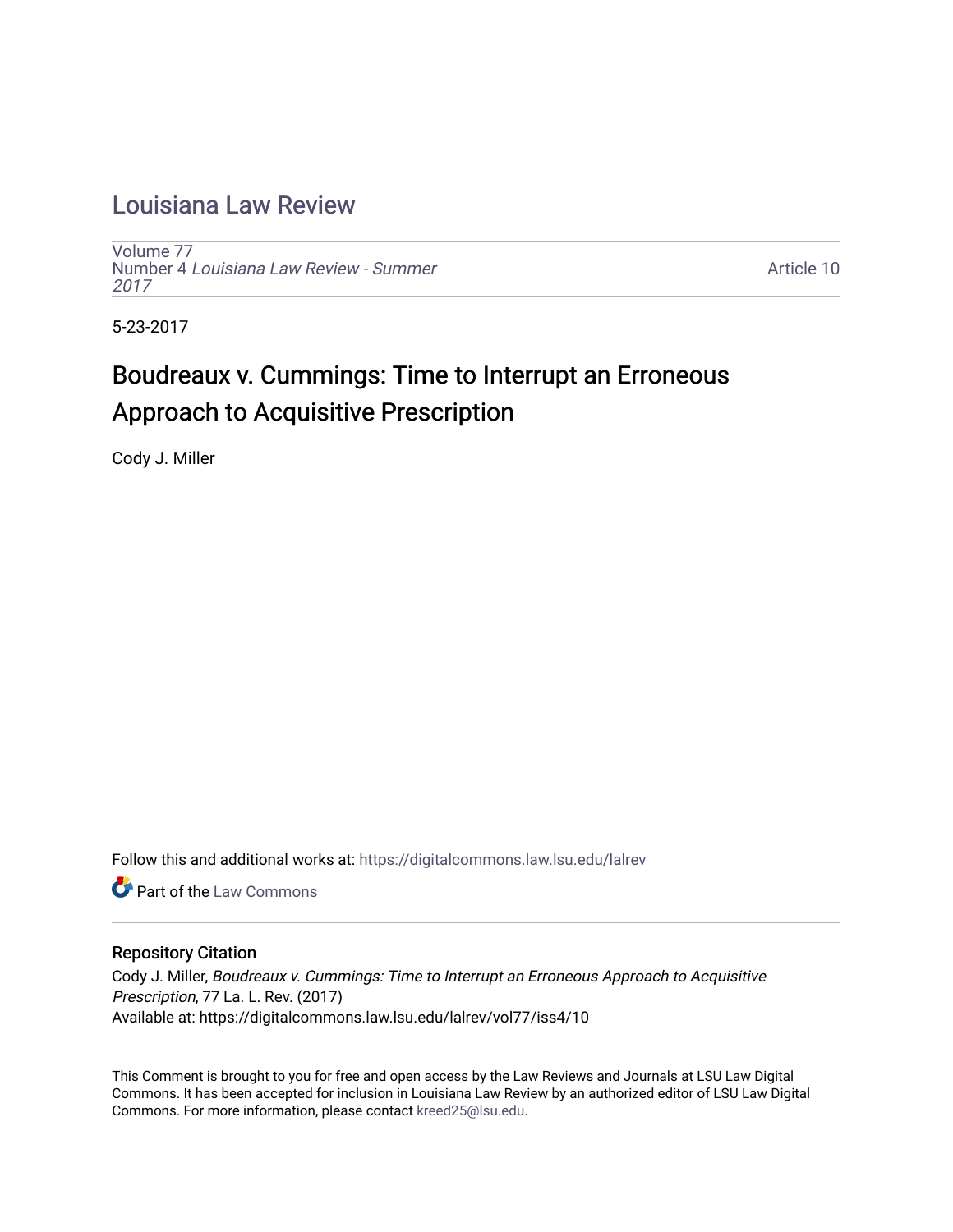## *Boudreaux v. Cummings***: Time to Interrupt an Erroneous Approach to Acquisitive Prescription**

#### **INTRODUCTION**

In rural Vermilion Parish, the seasonal fall sight is the hustle of harvest time. After months of planting crops and watching them grow, Farmer Boudreaux was ready to reap the fruits of his labor. As he had done for the past 50 years, Boudreaux had his plans down to a methodical science. His combines and tractors would enter his right-of-way, travel through his neighbor's land, and arrive at his fields. When harvest day arrived, much to Boudreaux's surprise, the gate to the right-of-way had been chained and locked shut.<sup>1</sup> After using the right-of-way continuously for so long, Boudreaux always believed that he had a legal right of use. However, four Louisiana Supreme Court justices disagreed and denied any kind of legal access, despite Boudreaux's long use and adamant belief of his right of use.

Keeping with civilian tradition, the Louisiana Civil Code, which governs property disputes like Boudreaux faced, frames legal principles in general terms,<sup>2</sup> and problems often arise in new areas of the law in which the Civil Code provides little or no guidance. In the 1977 revision of the Civil Code, acquisitive prescription, known in the common law as "adverse possession,"<sup>3</sup> applied for the first time to apparent, discontinuous servitudes—a legal right to, among other things, use a portion of land belonging to another.<sup>4</sup> This legal right is the right that Boudreaux believed he held. <sup>5</sup> The Civil Code provides little guidance for this sweeping change

 $\overline{a}$ 

4. LA. CIV. CODE art. 646 (2017).

5. The effect of the change in the law was not made retroactive, so time could not begin accruing for acquisitive prescription of an apparent, discontinuous predial servitude until the effective date of the change. Thus, if there is no good faith or just title leading to abridged acquisitive prescription, the soonest someone could claim ownership through acquisitive prescription would have been 30 years from the 1977 revision. LA. CIV. CODE art. 740 cmt. a.

Copyright 2017, by CODY J. MILLER.

<sup>1.</sup> Boudreaux v. Cummings, 167 So. 3d 559, 560–61 (La. 2015) (describing the facts of the case similar to this opening paragraph).

<sup>2.</sup> Mary Garvey Algero, *The Sources of Law and the Value of Precedent: A Comparative and Empirical Study of a Civil Law State in a Common Law Nation*, 65 LA. L. REV. 775, 793 (2005).

<sup>3.</sup> N. Stephan Kinsella, *A Civil Law to Common Law Dictionary*, 54 LA. L. REV. 1265, 1280 (1994) ("Acquisitive prescription is a mode of acquiring ownership by possession for a period of time. Similar to acquiring title through adverse possession under the statute of limitations.").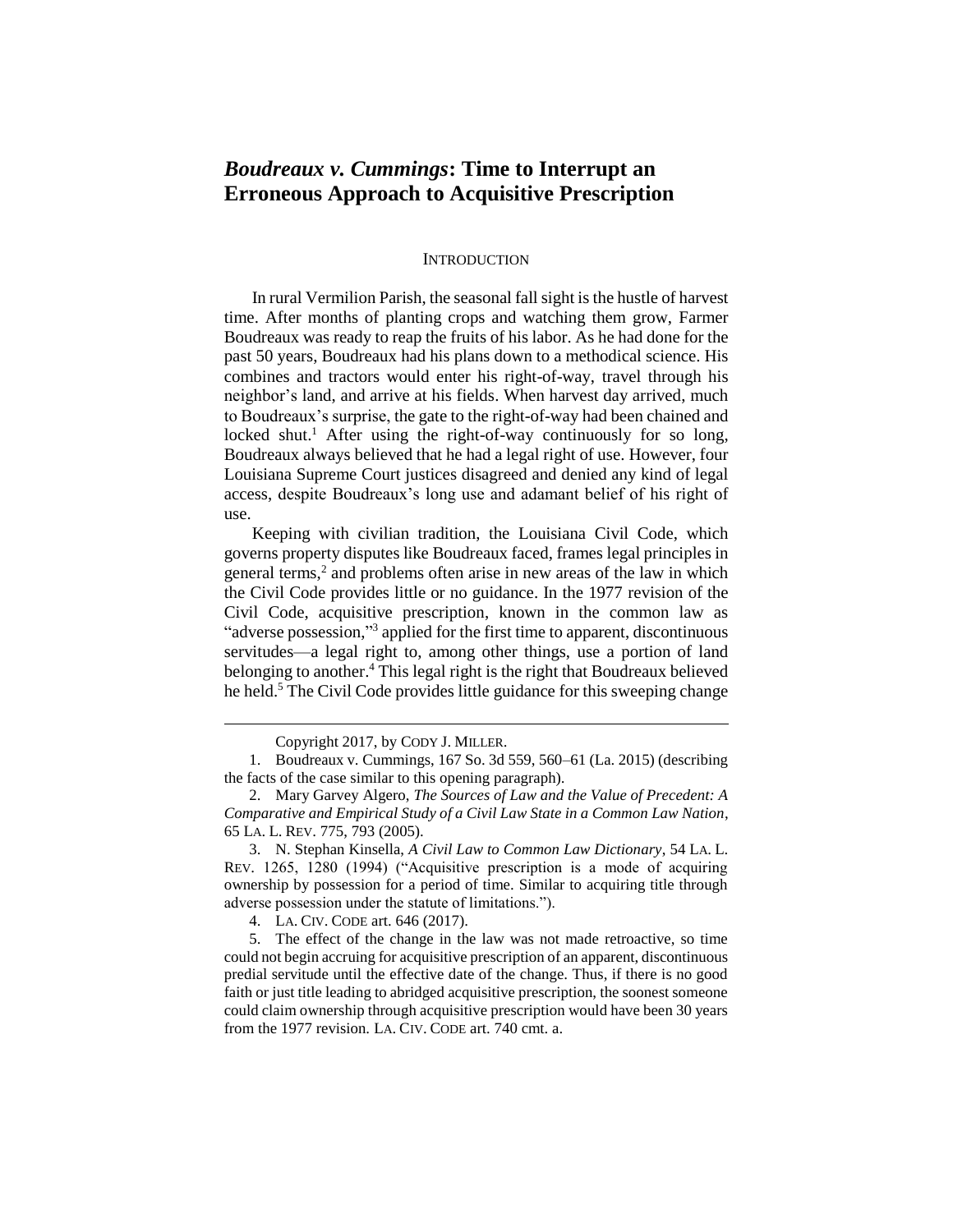and left a legal quandary lying dormant for over 30 years.<sup>6</sup> *Boudreaux v. Cummings* led the Louisiana Supreme Court to confront the issue of acquisitive prescription of a predial servitude,<sup>7</sup> but the Court failed to apply proper civilian analyses and continued to leave the state of the law unclear.

Acquisitive prescription, or the ability to acquire a real right over a specified period of time,<sup>8</sup> should have allowed Boudreaux to acquire a predial servitude of legal use over a portion of his neighbor's land. <sup>9</sup> A divided Supreme Court held, however, that Boudreaux did not acquire a predial servitude because "acts of simple tolerance" by his neighbors represented tacit permission.<sup>10</sup> As the Court provided no clear explanation of those acts, its incomplete analyses resulted in two problems. First, the Court's plurality and concurring justices ignored the plain language of the Civil Code articles establishing burden-shifting presumptions in favor of possessors, altering a previously settled area of the law.<sup>11</sup> Second, and more importantly, the Court unnecessarily confused the issue of acquisitive prescription of predial servitudes through an improper civilian approach. By failing to define terms and engage in a complete analysis, the justices only recited the relevant Code articles while misapplying civilian methodology.

Part I of this Comment provides background information on the fundamentals of proper civilian interpretation of the Civil Code, which contains the law on predial servitudes, acquisitive prescription, and possession. Putting these foundational principles into the context of a specific property law conflict, Part II explains the Louisiana Supreme Court's decision in *Boudreaux v. Cummings*, revealing the problems that arise from the Court's failure to distinguish between a servitude and the underlying land. Part III explores how the Court's application of civilian methods were incomplete. Part IV presents both a retrospective solution and a prospective one for future cases despite the improper civilian approach used in *Boudreaux*. It advocates for Louisiana courts to return to their civilian roots and approach confusing legal issues with the clarity and categorization of civilian deductive reasoning.

<sup>6.</sup> A. N. Yiannopoulos, *Possession*, 51 LA.L.REV. 523, 527 (1991) [hereinafter *Possession*].

<sup>7.</sup> Boudreaux v. Cummings, 167 So. 3d 559, 561 (La. 2015).

<sup>8.</sup> LA. CIV. CODE art. 3446.

<sup>9.</sup> *Id.* art. 646 (defining a predial servitude); *id.* art. 705 (defining a servitude of passage).

<sup>10.</sup> *Boudreaux*, 167 So. 3d at 562–64.

<sup>11.</sup> *Id.* at 565 (Knoll, J., dissenting).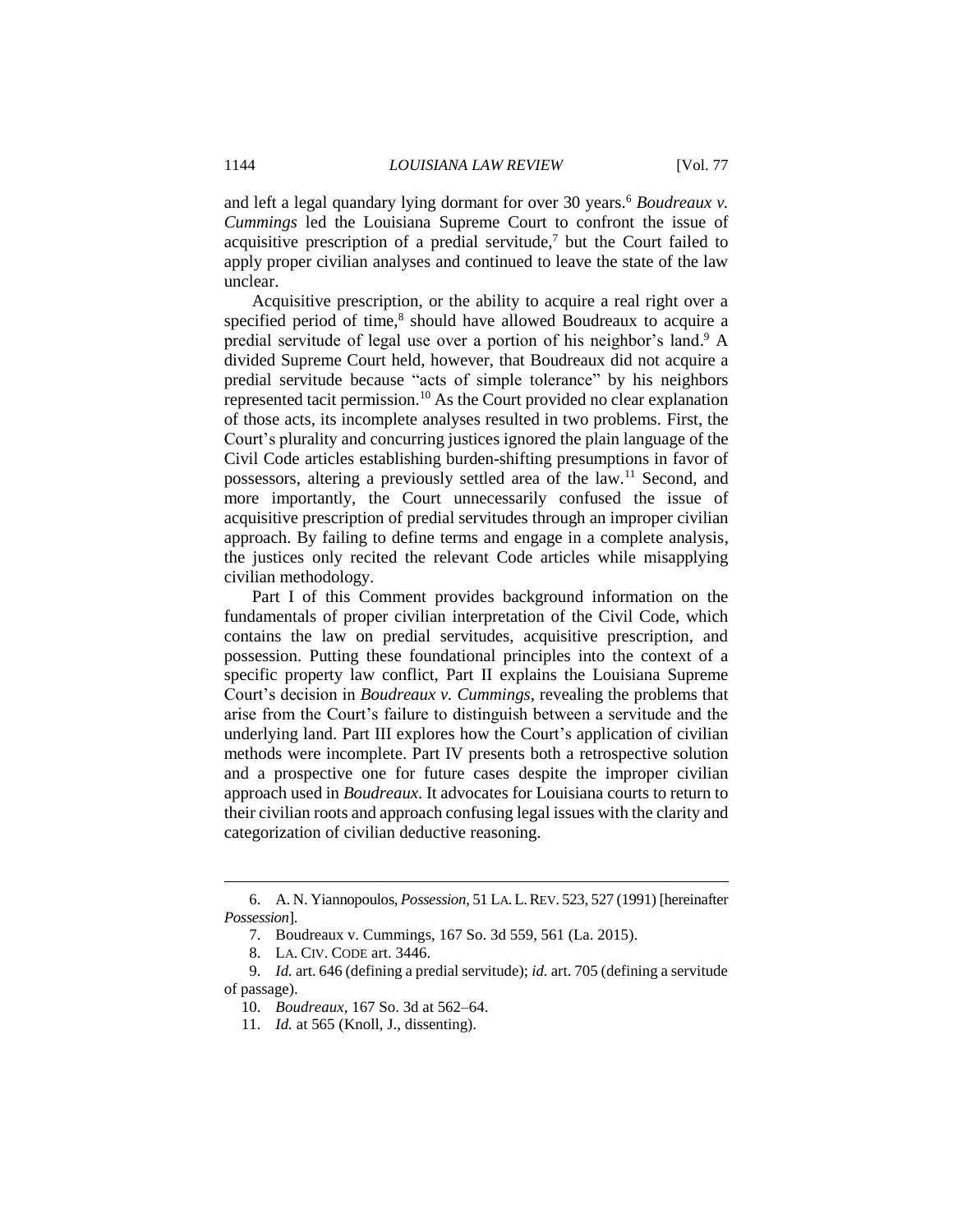#### I. BACKGROUND: THIS LAND IS YOUR LAND, THIS LAND IS MY LAND?

Unlike the 49 common law states, the sources of law in a civilian jurisdiction like Louisiana<sup>12</sup> are legislation and custom.<sup>13</sup> Property law is specifically within the private law domain of the Louisiana Civil Code, which governs things and their ownership.<sup>14</sup> Although Louisiana law admittedly has a distinct common law influence, substantive private law, including predial servitudes, acquisitive prescription, and possession, is still firmly within the ambit of the civil law.<sup>15</sup>

Any well-reasoned analysis must begin with a strong foundation. Louisiana judges readily have this foundation, the Civil Code, at their disposal, "provid[ing] a solid base from which courts work to decide cases."<sup>16</sup> Presenting many property issues and arguments of ownership originating deep within the framework of the Civil Code, *Boudreaux* is the perfect case to demonstrate the importance of beginning any civilian analysis with the heart of the civil law—the Code.

#### *A. Servitudes at Your Service*

As the primary source of legislation, the Civil Code is the starting point for any examination of predial servitudes, $^{17}$  acquisitive prescription, $^{18}$  and possession. The Code provides that a predial servitude is "a charge on a servient estate for the benefit of a dominant estate," with the two estates

14. Algero, *supra* note 2, at 793.

16. Algero, *supra* note 2, at 778.

<sup>12.</sup> Christopher Osakwe, *Louisiana Legal System: A Confluence of Two Legal Traditions*, 34 AM. J. COMP. L. SUPP. 29, 30 (1986).

<sup>13.</sup> LA. CIV. CODE art. 1; *id.* art. 2 ("Legislation is a solemn expression of legislative will."); *id.* art. 3 ("Custom results from practice repeated for a long time and generally accepted as having acquired the force of law."). The two sources of law in common law jurisdictions tend to be statutory law and case law developed by precedent. *See* Giacomo A.M. Ponzetto & Patricio A. Fernandez, *Case Law versus Statute Law: An Evolutionary Comparison*, 37 J. LEGAL STUD. 379, 411 (2008).

<sup>15.</sup> Jean Louis Bergel, *Principal Features and Methods of Codification*, 48 LA. L. REV. 1073, 1075 (1988) ("The modern Louisiana legal system is fundamentally a derivative common law system, albeit with a civil law thicket.").

<sup>17.</sup> Kinsella, *supra* note 3, at 1291 ("A predial servitude is a charge on a servient estate for the benefit of a dominant estate. Similar to an appurtenant easement.").

<sup>18.</sup> *Id.* at 1280 ("Acquisitive prescription is a mode of acquiring ownership by possession for a period of time. Similar to acquiring title through adverse possession under the statute of limitations.").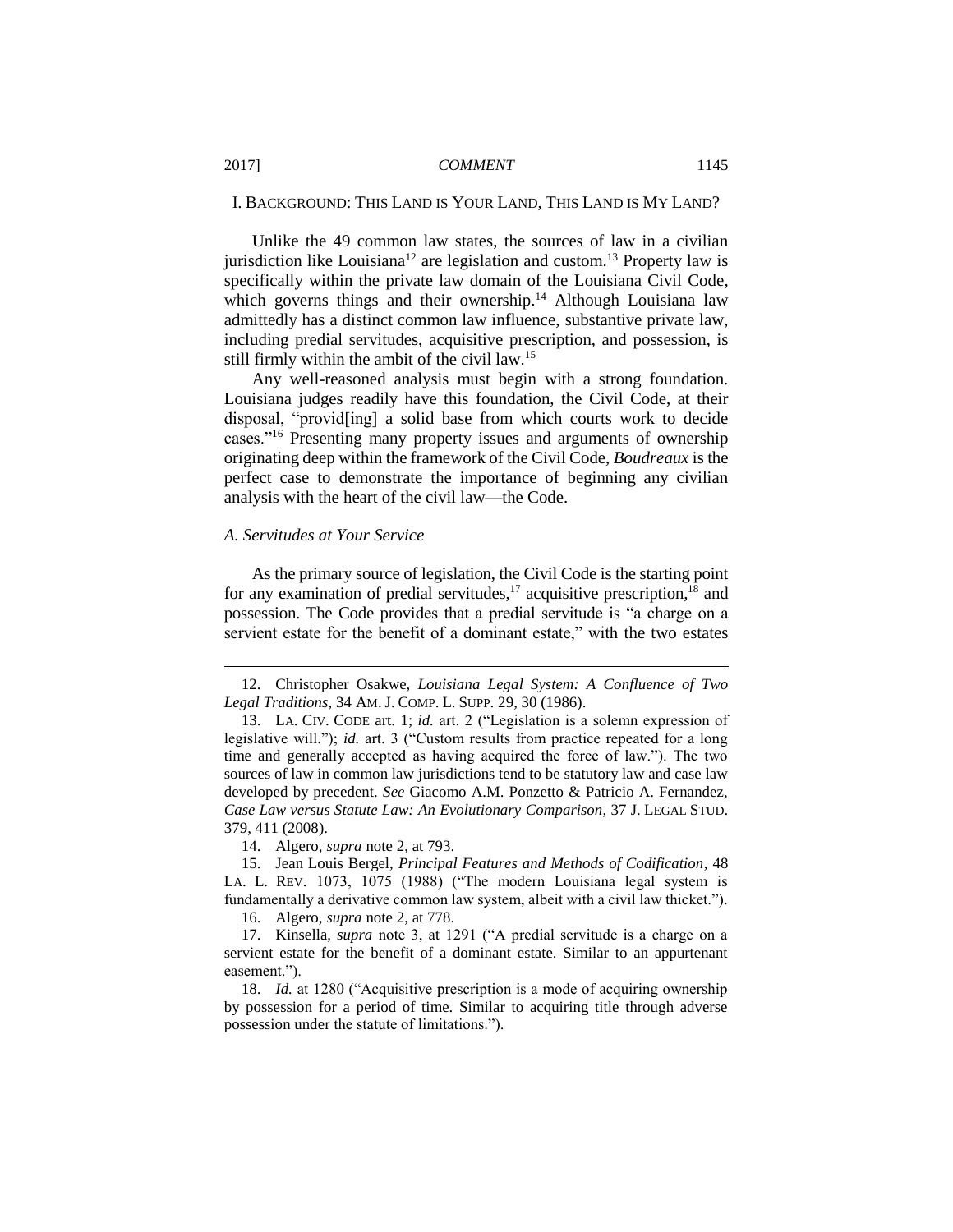having different owners.<sup>19</sup> For designation and categorization purposes, a predial servitude is an incorporeal immovable,<sup>20</sup> which grants a distinct right that the dominant estate owner is entitled to exercise.<sup>21</sup> There are many different types of predial servitudes that estate owners may establish, but the most relevant in light of *Boudreaux* is a servitude of passage, explicitly recognized by the Civil Code as "the *right* for the benefit of the dominant estate whereby persons, animals, utilities, or vehicles are permitted to pass through the servient estate."<sup>22</sup>

A predial servitude may be established in one of three ways: juridical act, prescription, or destination.<sup>23</sup> The acquisition of a servitude by prescription, however, only applies to apparent servitudes.<sup>24</sup> Apparent servitudes, as contrasted from nonapparent servitudes, include those perceived "by exterior signs, works, or constructions; such as a roadway."<sup>25</sup> The 1977 revision of the articles on acquisitive prescription distinctly changed the law by applying prescription to apparent servitudes broadly, in contrast with only continuous apparent servitudes.<sup>26</sup> After the revision, prescription now specifically applies to "rights of passage on

21. *Id.* art. 476 (providing that a predial servitude is a right in a thing).

<sup>19.</sup> LA. CIV. CODE art. 646 (2017). The "dominant estate" is the one that receives the benefit of the servitude. *Id.* art. 647. The "servient estate" is the one that owes the duty of the servitude to the dominant estate. *Id.* art. 651. In this context, an "estate" means "a distinct corporeal immovable" that can be tracts of land, buildings, timber estates, or individual apartments. *Id.* art. 646 cmt. b.

<sup>20.</sup> *Id.* art. 649. An "incorporeal" is something that "ha[s] no body, but [is] comprehended by the understanding." *Id.* art. 461. "Immovables" are things like tracts of land and their component parts, buildings and their component parts, and standing timber. *Id.* art. 462–67. Thus, "incorporeal immovables" are "[r]ights and actions that apply to immovable things." *Id.* art. 470.

<sup>22.</sup> *Id.* art. 705 (emphasis added to underscore that a predial servitude is a "right").

<sup>23.</sup> *Id.* art. 654 (stipulating that these three ways are specifically limited to conventional and voluntary, rather than legal, servitudes). By "juridical act," the article refers to the "establishment of a predial servitude by title [as] an alienation of a part of the property." *Id.* art. 708. By "destination," the article refers to the creation of a servitude stemming from "a relationship established between two estates owned by the same owner that would be a predial servitude if the estates belonged to different owners," and that relationship becomes an apparent servitude as a default rule "[w]hen the two estates cease to belong to the same owner." *Id.* art. 741.

<sup>24.</sup> *Id.* art. 740 (omitting any reference to the ability to acquisitively prescribe on a nonapparent servitude).

<sup>25.</sup> *Id.* art. 707.

<sup>26.</sup> *Id.* art. 740 cmt. a.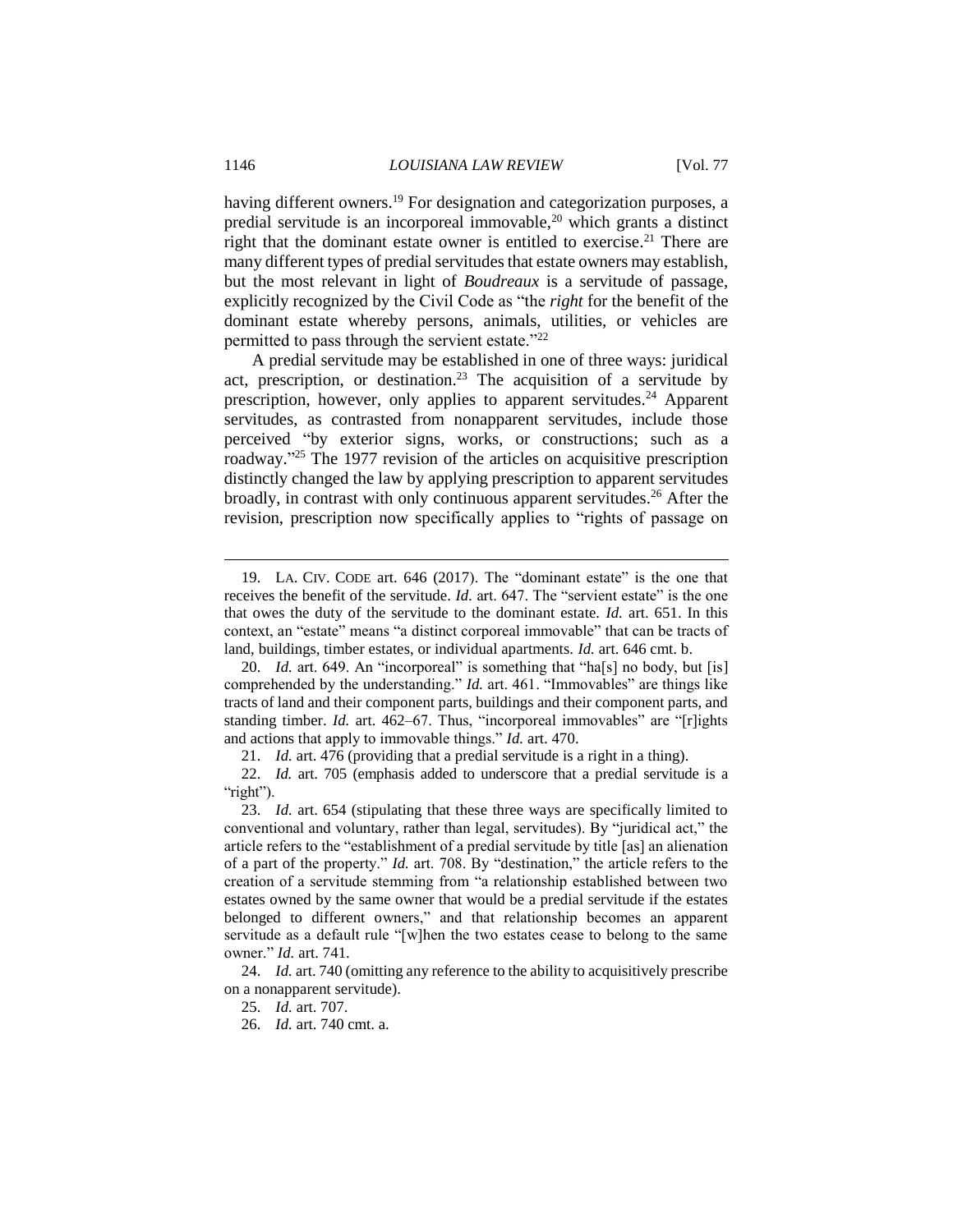land,"<sup>27</sup> which was the issue in *Boudreaux*. <sup>28</sup> Acquisitive prescription on an apparent, but discontinuous, servitude consequently could not begin to run until January 1, 1978,<sup>29</sup> so any examination of the requisite elements of possession to determine whether prescription has taken place must begin with that date.

#### *B. Possession: The Foundation of Prescription*

The law of possession underlies the inquiry into whether a person like Boudreaux acquired a real right through acquisitive prescription. The Civil Code defines possession as "the detention or enjoyment of a *corporeal* thing," whether movable or immovable, that someone exercises or has someone else exercise on his or her behalf.<sup>30</sup> One element of the definition that fundamentally contradicts the definition of a predial servitude is that possession requires an underlying corporeal, or physical, thing.<sup>31</sup> An adjustment is necessary to fit this definition to an incorporeal—nonphysical thing such as a predial servitude.<sup>32</sup>

The Civil Code provides this adjustment by establishing an analogous concept, "quasi-possession," to apply to an incorporeal servitude: "The exercise of a real right, such as a servitude, with the intent to have it as one's own is quasi-possession."<sup>33</sup> Notwithstanding the difference in terminology, all of the other articles are to apply to quasi-possession by analogy.<sup>34</sup>

30. *Id.* art. 3421 (emphasis added).

<sup>27.</sup> Christopher M. Hannan, *Prescription Lenses: How Louisiana Courts Should Apply the Revised Articles Governing Thirty-Year Acquisitive Prescription of Apparent Servitudes*, 53 LOY. L. REV. 937, 939–40 (2007).

<sup>28.</sup> Boudreaux v. Cummings, 167 So. 3d 559, 560 (La. 2015).

<sup>29.</sup> Comment a states, "[A]pparent servitudes may be acquired by prescription or by destination of the owner, even though they might be considered discontinuous under the regime of the 1870 Code and thus insusceptible of such modes of acquisition." LA. CIV. CODE art. 740 cmt. a.

<sup>31.</sup> JOHN RANDALL TRAHAN, LOUISIANA LAW OF PROPERTY: A PRÉCIS 175 (2012).

<sup>32.</sup> LA. CIV. CODE art. 461 ("Corporeals are things that have a body, . . . and can be felt or touched. Incorporeals are things that have no body, but are comprehended by the understanding."). This Code article explains the fundamental difference between corporeal and incorporeal things. Because of the presupposition that possession requires a corporeal thing, the fundamental difference between corporeal and incorporeal things makes the conceptualization of possession itself impossible. An adjustment to provide for an incorporeal thing is necessary. TRAHAN, *supra* note 31, at 175–76.

<sup>33.</sup> LA. CIV. CODE art. 3421.

<sup>34.</sup> *Id.*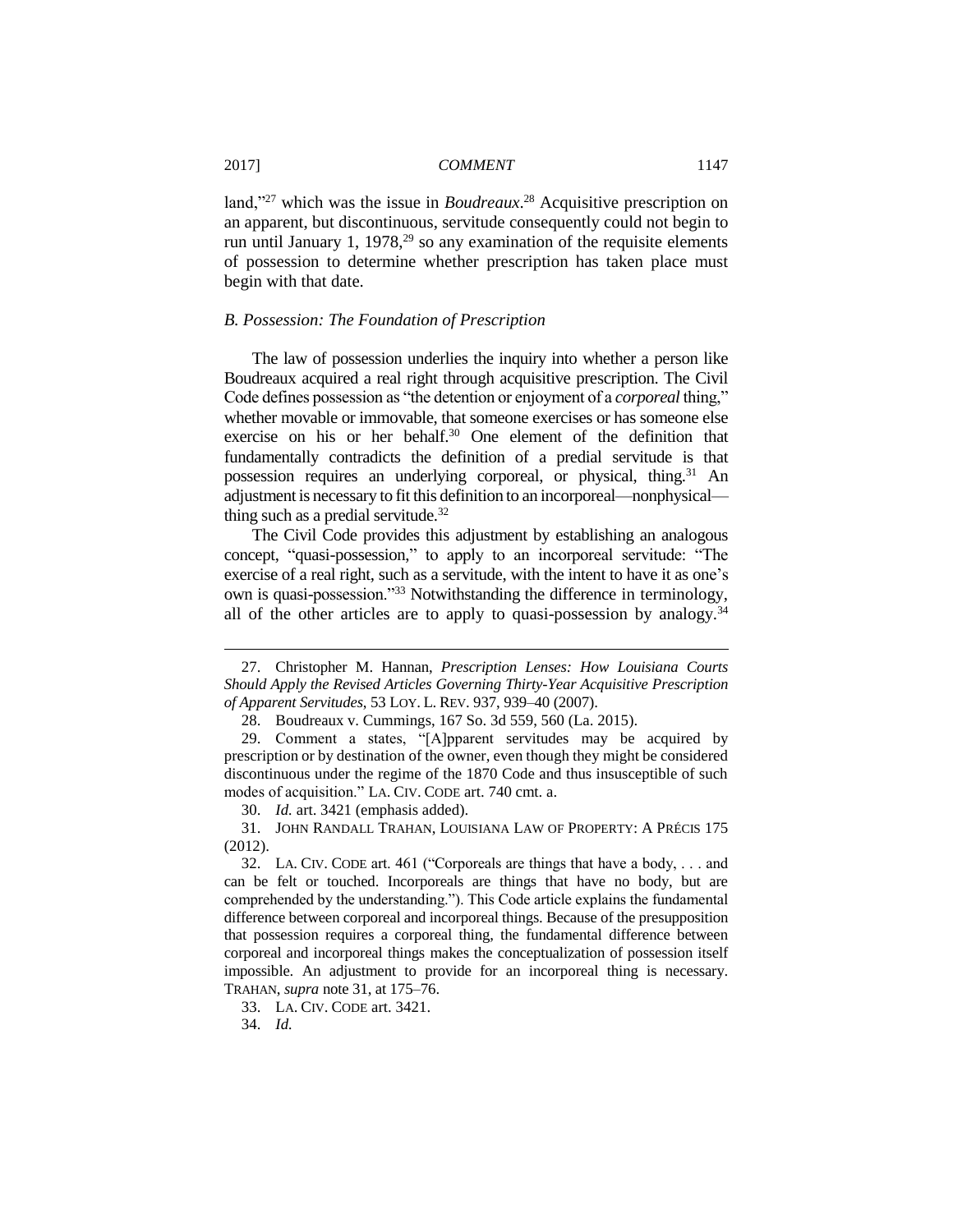Beyond this one distinction, however, the Civil Code is silent on how to put the analogy into actual practice and does not offer any special rules with which judges and practitioners should proceed.<sup>35</sup> Using doctrine to help expand the skeletal principles outlined by the Civil Code, the Dictionary of the Civil Code defines quasi-possession as "that *possession*

. . . which leads to the acquisition of a real right other than ownership . . . by performing, for a certain time, acts which are the same as those of the exercise of the real right in question."<sup>36</sup> This definition draws out the analogy by emphasizing how to apply the constitutive elements of possession to quasi-possession.

For possession to be legally effective, it must include the two component elements of *animus*, which is a state of mind, and *corpus*, which is engaging in certain activity.<sup>37</sup> The Civil Code defines corpus as "the exercise of physical acts of use, detention, or enjoyment over a thing."<sup>38</sup> With this emphasis on physical acts, the codal definition of corpus needs an adjustment to be applicable to incorporeal things. Using the method of analogy as directed by the Civil Code, corpus of an incorporeal thing, such as a servitude, may instead be termed "quasicorpus" and would include "the exercise of acts of use or enjoyment of the rights afforded by that servitude."<sup>39</sup> With this emphasis on using the real right itself, as opposed to physical acts on the thing, the definition of quasicorpus retains the basic idea of use and enjoyment. By making a direct connection to the right itself, the definition makes it easier to conceive of an assertion of mental ownership over something that does not exist in space.

Once a potential possessor establishes corpus, the Civil Code further requires a necessary state of mind, or animus, for effective possession. For animus to exist, "one must intend to possess as owner."<sup>40</sup> Although the definition initially appears broad enough to apply to both corporeal and incorporeal things, the article fails to clarify how one can "own" a predial servitude, which itself is a right distinct from ownership.<sup>41</sup> Adapting animus to an incorporeal thing through quasi-animus, "one must intend to

<sup>35.</sup> *Possession*, *supra* note 6, at 527.

<sup>36.</sup> GÉRARD CORNU, DICTIONARY OF THE CIVIL CODE 467 (Alain Levasseur & Marie-Eugénie Laporte-Lageais trans., 2014).

<sup>37.</sup> *Possession*, *supra* note 6, at 524–25.

<sup>38.</sup> LA. CIV. CODE art. 3425.

<sup>39.</sup> TRAHAN, *supra* note 31, at 176.

<sup>40.</sup> LA. CIV. CODE art. 3424. "[O]ne who takes corporeal possession of a thing is presumed to have the intent to own it." *Id.* art. 3424 cmt. b.

<sup>41.</sup> LA. CIV. CODE art. 476.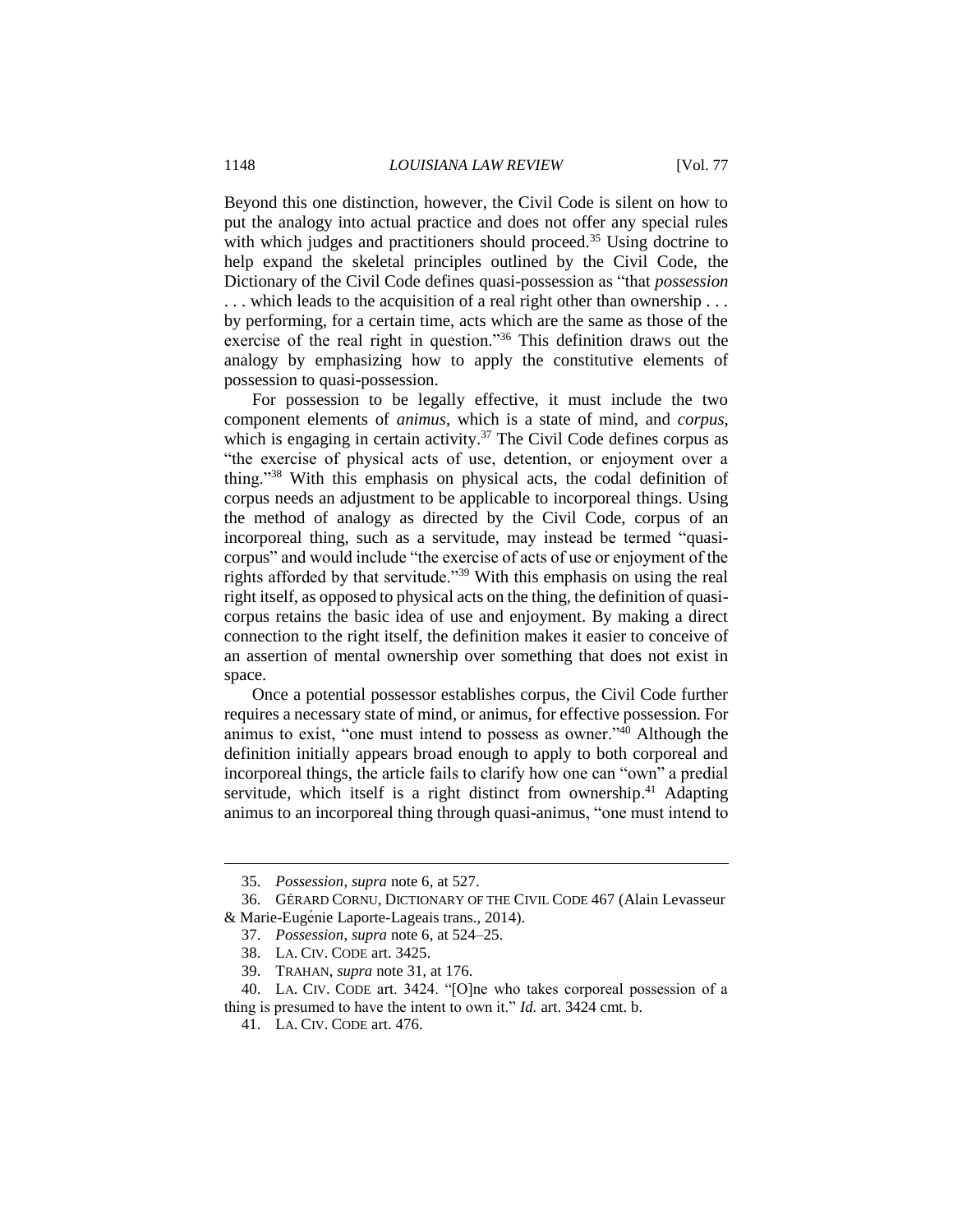have the right or rights afforded by that servitude as one's own."<sup>42</sup> Because the idea of a nonphysical thing is difficult to grasp, the emphasis of quasianimus involving the intention of holding the real right at issue helps to clarify the concept. For both animus and quasi-animus, the Civil Code provides a rebuttable presumption that a possessor has the requisite animus as long as that person did not begin to possess for someone else.<sup>43</sup> The limitation on that presumption introduces precarious possession, which occurs when a person begins possession of a thing with the permission of the supposed owner.<sup>44</sup>

#### *C. Like Oil and Water: Precarious Possession and Acquisitive Prescription*

To be effective, possession must include both of the requisite elements of corpus and animus.<sup>45</sup> If there is no animus, then the acts "take place merely as acts of toleration."<sup>46</sup> The absence of animus or the admittance of proof that possession began on someone else's behalf implicates the concept of precarious possession, which is insufficient for acquisitive prescription.<sup>47</sup> The Civil Code defines precarious possession as "[t]he exercise of possession over a thing with the permission of or on behalf of the owner or possessor."<sup>48</sup> The precarious possessor in turn suffers from a legal presumption that he or she is presumed "to possess for another although he may intend to possess for himself."<sup>49</sup> This presumption is an important part of defeating acquisitive prescription and can be fatal to both a supposed possessor and quasi-possessor.<sup>50</sup>

<sup>42.</sup> TRAHAN, *supra* note 31, at 176.

<sup>43.</sup> "One is presumed to intend to possess as owner unless he began to possess in the name of and for another." LA. CIV. CODE art. 3427. The presumption helps ameliorate the problem that a person's subjective state of mind may be difficult to prove.

<sup>44.</sup> *Id.* arts. 3437–3440.

<sup>45.</sup> 1 MARCEL PLANIOL, TREATISE ON THE CIVIL LAW 742 (La. State Law Inst. trans., 2005).

<sup>46.</sup> *Id.*

<sup>47.</sup> LA. CIV. CODE arts. 3437 (defining precarious possession), 3477 (explaining precarious possessors cannot acquisitively prescribe on a thing).

<sup>48.</sup> *Id.* art. 3437.

<sup>49.</sup> *Id.* art. 3438.

<sup>50.</sup> Boudreaux v. Cummings, 167 So. 3d 559, 562 (La. 2015) (explaining that if Boudreaux suffered from the legal presumption, possessed precariously, and had not followed the requisite steps to cure that precariousness, he could never prescribe).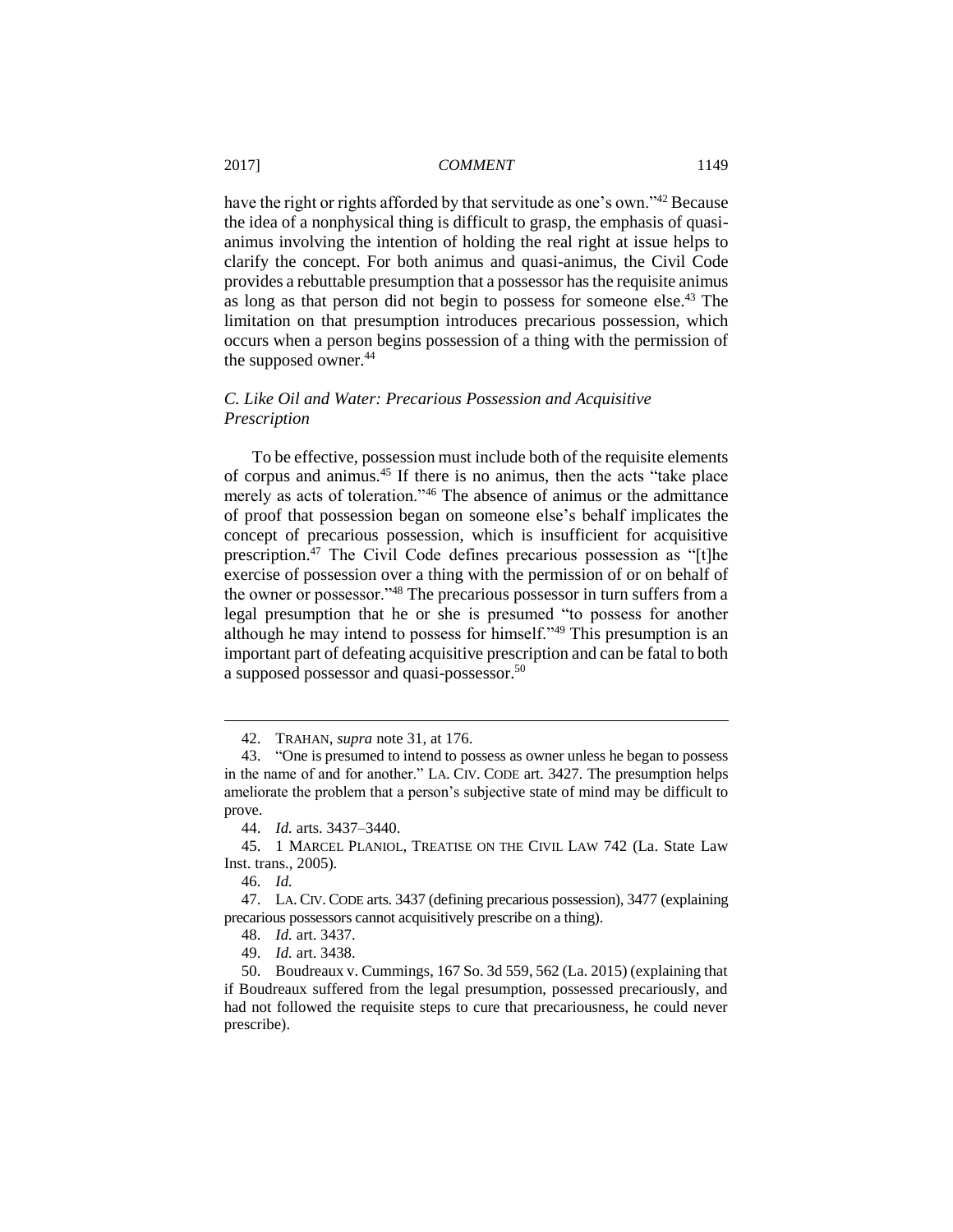#### 1150 *LOUISIANA LAW REVIEW* [Vol. 77

The Civil Code is clear that precarious possession is incompatible with the concept of acquisitive prescription, stating that "[a]cquisitive prescription does not run in favor of a precarious possessor or his universal successor."<sup>51</sup> Assuming that there is true possession with both corpus and animus, possessors may be able to use acquisitive prescription as "a mode of acquiring ownership or other real rights by possession for a period of time."<sup>52</sup> There are two types of acquisitive prescription for immovable things, abridged and unabridged.<sup>53</sup> For abridged acquisitive prescription, possessors and quasi-possessors may acquire ownership or other real rights after a delay of ten years.<sup>54</sup> This abridged acquisitive prescription requires both good faith and just title.<sup>55</sup> For unabridged acquisitive prescription, possessors and quasi-possessors may acquire ownership or other real rights after a delay of 30 years with no requirement of good faith or just title.<sup>56</sup> Assuming all requirements are met, a supposed possessor or quasipossessor may begin to make a case for acquisitive prescription.

#### *D. Putting It All Together: Judges as Methodological Mixers*

To make a determinative ruling on whether rights have been validly acquired through acquisitive prescription, judges must utilize the various interpretive tools and methodology provided in the civilian tradition. A proper use of legal methodology is key for Louisiana judges to take the basic general principles of the law and apply them to concrete situations.<sup>57</sup> Although enacted law is always the starting point in civilian methodology, there are a variety of secondary sources that can aid judges in interpretation. These secondary sources include commentary, doctrine, and jurisprudence.<sup>58</sup> Particularly in the area of property law, judges must use civilian methods of interpretation as the private law contained in the Civil Code remains civilian at its core.<sup>59</sup> If the legislature has written the laws in a traditional civilian style, the only proper way to interpret and apply them correctly is in a similar fashion. Such faithfulness to the civilian tradition and an

 $\overline{a}$ 

44 TUL. L. REV. 673, 680 (1970).

<sup>51.</sup> LA. CIV. CODE art. 3477.

<sup>52.</sup> *Id.* art. 3446.

<sup>53.</sup> *See id.* arts. 3473, 3486.

<sup>54.</sup> *Id.* art. 3473.

<sup>55.</sup> *Id.* art. 3475.

<sup>56.</sup> *Id.* art. 3486.

<sup>57.</sup> Algero, *supra* note 2, at 777.

<sup>58.</sup> Albert Tate, Jr., *Civilian Methodology: Civilian Methodology in Louisiana*,

<sup>59.</sup> Osakwe, *supra* note 12, at 38.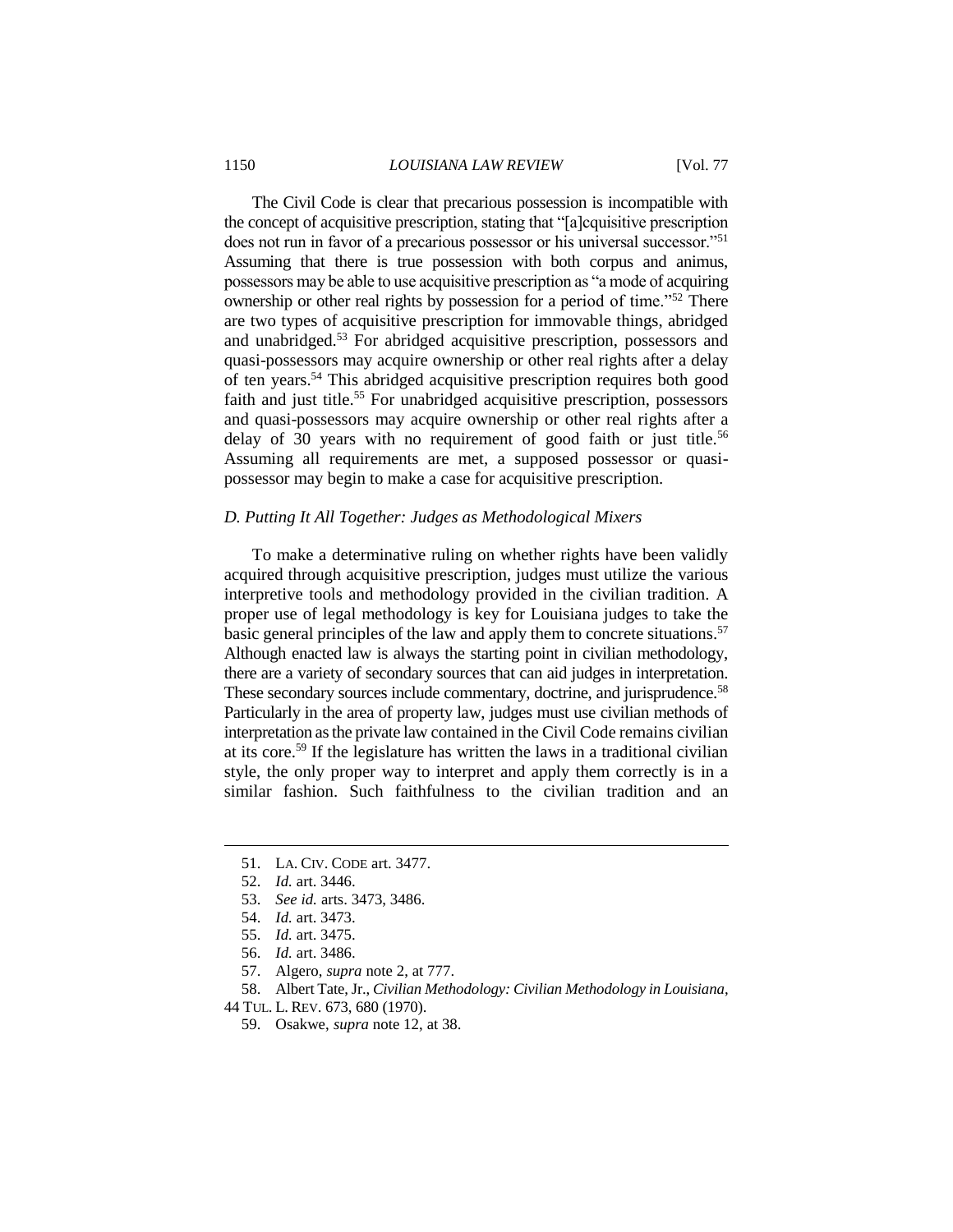acknowledgment of the importance of the Civil Code follow directly from "the judge's constitutional oath to support the law."<sup>60</sup>

The first step in civilian methodology is consultation of the Civil Code itself.<sup>61</sup> Property law retains the civilian characteristics of generalized wording that "provides a solid base from which courts work to decide cases."<sup>62</sup> If ambiguities remain after legislative application and interpretation, the next step is consultation of doctrine. Doctrine represents an interpretation of the law itself and of its rationale, as opposed to the common law consultation of case law, which emphasizes facts over law.<sup>63</sup> Doctrine is a critical element of the civilian approach because of its ability to comment on "the rules and the principles . . . of impure elements, and thus provide both the practice and the courts with a guide for the solution."<sup>64</sup> Louisiana judges confronting issues of substantive private law have these interpretive tools at their ready disposal.

## II. *BOUDREAUX V. CUMMINGS*: LEGAL BREAKTHROUGH OR BREAKDOWN?

The Louisiana Supreme Court's review of *Boudreaux v. Cummings* could have been the perfect case for a proper application of the Civil Code and the civilian methods of interpretation. Confronting an area of property law within the Civil Code, the Court had the opportunity to use its civilian tools to resolve whether an incorporeal predial servitude was created over a corporeal piece of land. <sup>65</sup> Armed with the Civil Code directive to analogize the law of acquisitive prescription and possession to predial servitudes, the justices confronted this novel issue in *Boudreaux v. Cummings*.

#### *A. Facts and Procedural History*

In rural Vermilion Parish, two adjacent landowners, John Boudreaux and Paul Cummings, were neighbors.<sup>66</sup> A pathway over Cummings's land

<sup>60.</sup> James L. Dennis, *Interpretation and Application of the Civil Code and the Evaluation of Judicial Precedent*, 54 LA. L. REV. 1, 17 (1993).

<sup>61.</sup> *Id.* at 10.

<sup>62.</sup> Algero, *supra* note 2, at 778.

<sup>63.</sup> William Tetley, *Mixed Jurisdictions: Common Law v. Civil Law (Codified and Uncodified)*, 60 LA. L. REV. 677, 701 (2000).

<sup>64.</sup> *Id.*

<sup>65.</sup> Boudreaux v. Cummings, 167 So. 3d 559, 560 (La. 2015).

<sup>66.</sup> *Id.*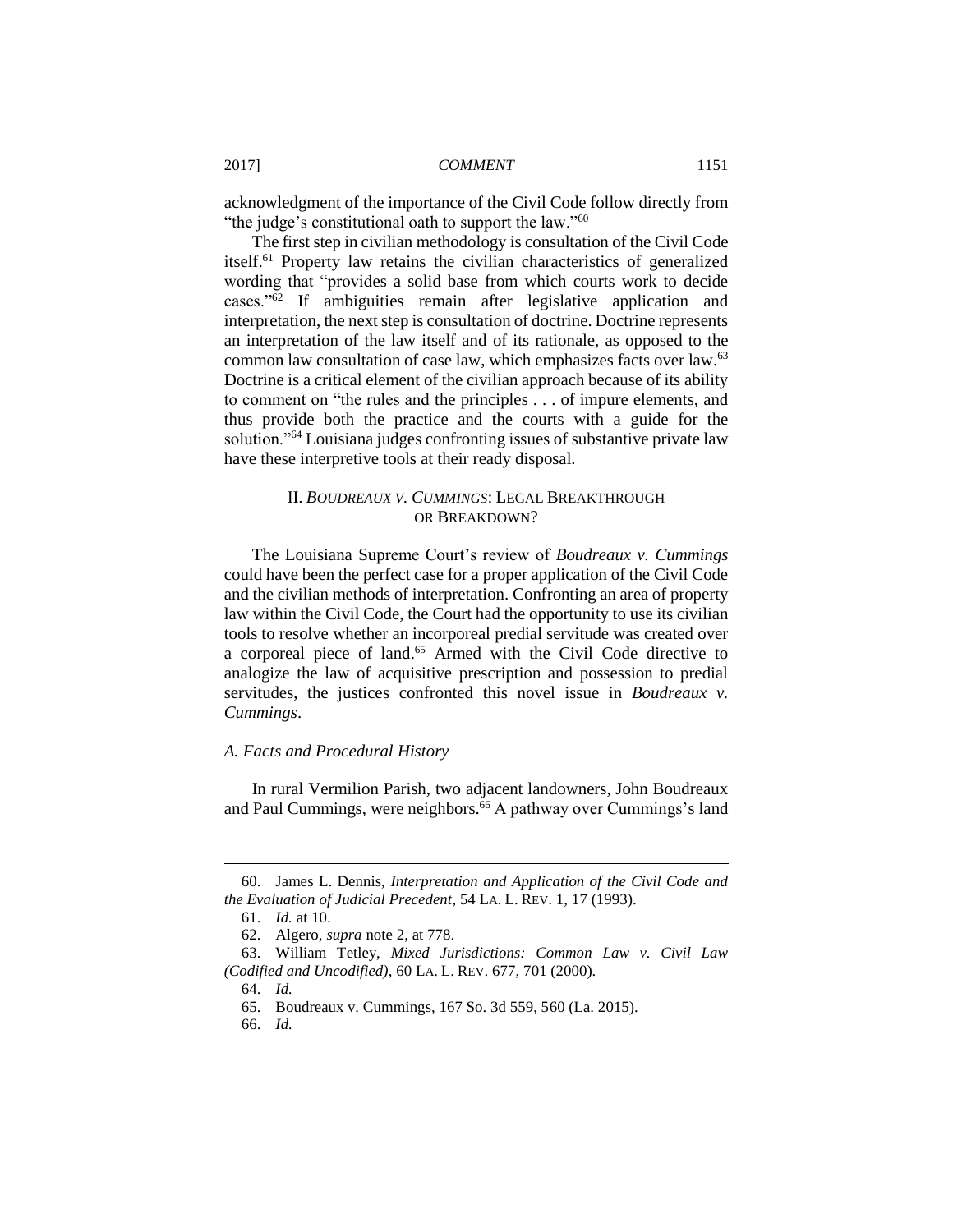connected Boudreaux's land to one of the nearby public roads.<sup>67</sup> Boudreaux claimed that he and his ancestors-in-title had used the path since at least 1948 "to transport farm equipment, to get to and from town for personal errands, and for convenient access to the adjacent road."<sup>68</sup> Although Cummings's ancestors-in-title, the Weills, were aware of Boudreaux's use, they never prevented it. <sup>69</sup> In fact, the testimony indicated that both parties used the path and that Boudreaux and the Weills had worked together in moving the path to a more convenient location in 1969.<sup>70</sup> Boudreaux and others acting on his behalf made continuous use of the path until Cummings locked the gate in 2012, preventing any use.<sup>71</sup> Boudreaux subsequently brought suit, claiming the acquisition of a predial servitude of passage.<sup>72</sup>

The trial court ruled in Boudreaux's favor, claiming that he had acquired a predial servitude of passage through acquisitive prescription of 30 years.<sup>73</sup> The judge "found precarious possession was irrelevant to a discussion of ownership of an incorporeal immovable, such as a predial servitude."<sup>74</sup> The appellate court affirmed the judgment of the trial court, finding that "there was adequate evidence for the trial court to conclude that Boudreaux was using the right of way on his own behalf, rather than as a precarious possessor."<sup>75</sup> The dissenting judge, however, reasoned that Boudreaux's use was premised on permission from the Weills, meaning prescription could not run in his favor as a precarious possessor.<sup>76</sup> This divergence at the appellate level foreshadowed the divide in opinions that would occur at the Louisiana Supreme Court.<sup>77</sup>

67. *Id.*

 $\overline{a}$ 

- 68. *Id.*
- 69. *Id.* at 562.
- 70. *Id.* at 560, 571.
- 71. *Id.*
- 72. *Id.*
- 73. *Id.* at 560.
- 74. *Id.* at 560–61.

75. Boudreaux v. Cummings, 138 So. 3d 797, 799 (La. Ct. App. 2014), *rev'd*, 167 So. 3d 559 (La. 2015).

76. *Id.* at 801 (Amy, J., dissenting).

77. The resolution of *Boudreaux* by the Court resulted in a plurality opinion authored by Justice Clark, a concurring opinion authored by Justice Weimer, a dissenting opinion by Justice Knoll, and a dissenting opinion by Justice Crichton. *See generally* Boudreaux v. Cummings, 167 So. 3d 559 (La. 2015).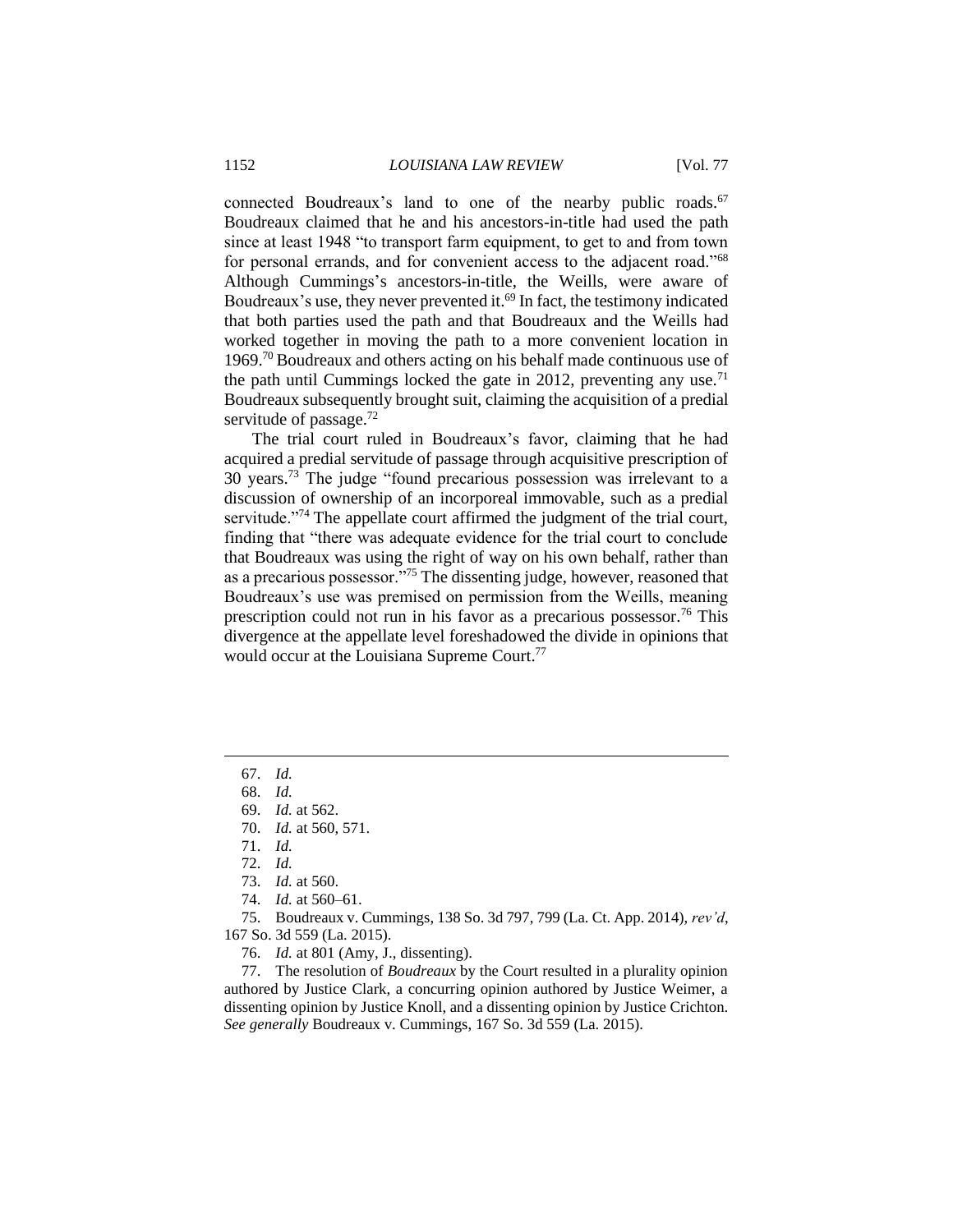#### *B. The Right-of-Way: A Not So Apparent Servitude*

In *Boudreaux*, the Louisiana Supreme Court first addressed whether Boudreaux had acquired a predial servitude of passage by acquisitive prescription of 30 years.<sup>78</sup> If Boudreaux did not begin his possession adversely, then the next issue became whether he had given actual notice to Cummings, or to Cummings's ancestor-in-title, that he was beginning to possess for himself.<sup>79</sup>

First, regarding acquisitive prescription, the Court concluded that Boudreaux's quasi-possession of the passageway was not adverse, so acquisitive prescription could not begin to run in his favor as a precarious quasi-possessor.<sup>80</sup> Second, regarding the termination of precarious possession, the Court concluded that Boudreaux did not give the requisite actual notice to Cummings, or to the Weills, so he remained a precarious possessor.<sup>81</sup> In the end, "acquisitive prescription could not and did not run in [Boudreaux's] favor."<sup>82</sup>

Citing primarily to A. N. Yiannopoulos's Treatise on Predial Servitudes, among other works, the plurality discussed how precarious quasi-possession, in contrast to adverse quasi-possession, can occur even with merely implied permission or with acts of "indulgence" or "good neighborhood."<sup>83</sup> The Weills and Cummings, with a spirit of neighborliness, had allowed Boudreaux to use the pathway uninterrupted, even if they never gave actual, express permission. With this at least implied permission, the Court held that Boudreaux could not benefit from the presumption that, as quasi-possessor, he was quasi-possessing as owner.<sup>84</sup> Instead, Boudreaux suffered from the presumption that he began his quasi-possession precariously. When precarious quasi-possessors other than co-owners wish to terminate their precariousness, they must provide actual notice to the person on whose behalf they are quasi-possessing, and Boudreaux offered no evidence to show that he had provided such notice.<sup>85</sup>

<sup>78.</sup> *Id.* at 561.

<sup>79.</sup> *Id.* at 564. The Civil Code gives the only method in which a precarious possessor may terminate his or her precariousness vis-à-vis someone other than a co-owner: "[W]hen he gives actual notice of this intent to the person on whose behalf he is possessing." LA. CIV. CODE art. 3439 (2017).

<sup>80.</sup> *Boudreaux*, 167 So. 3d at 564 (explaining that Boudreaux lacked the proper animus because his possession was with permission of the owner).

<sup>81.</sup> *Id.* at 564–65.

<sup>82.</sup> *Id.*

<sup>83.</sup> *Id.* at 563.

<sup>84.</sup> *Id.*

<sup>85.</sup> *Id.* at 562–64.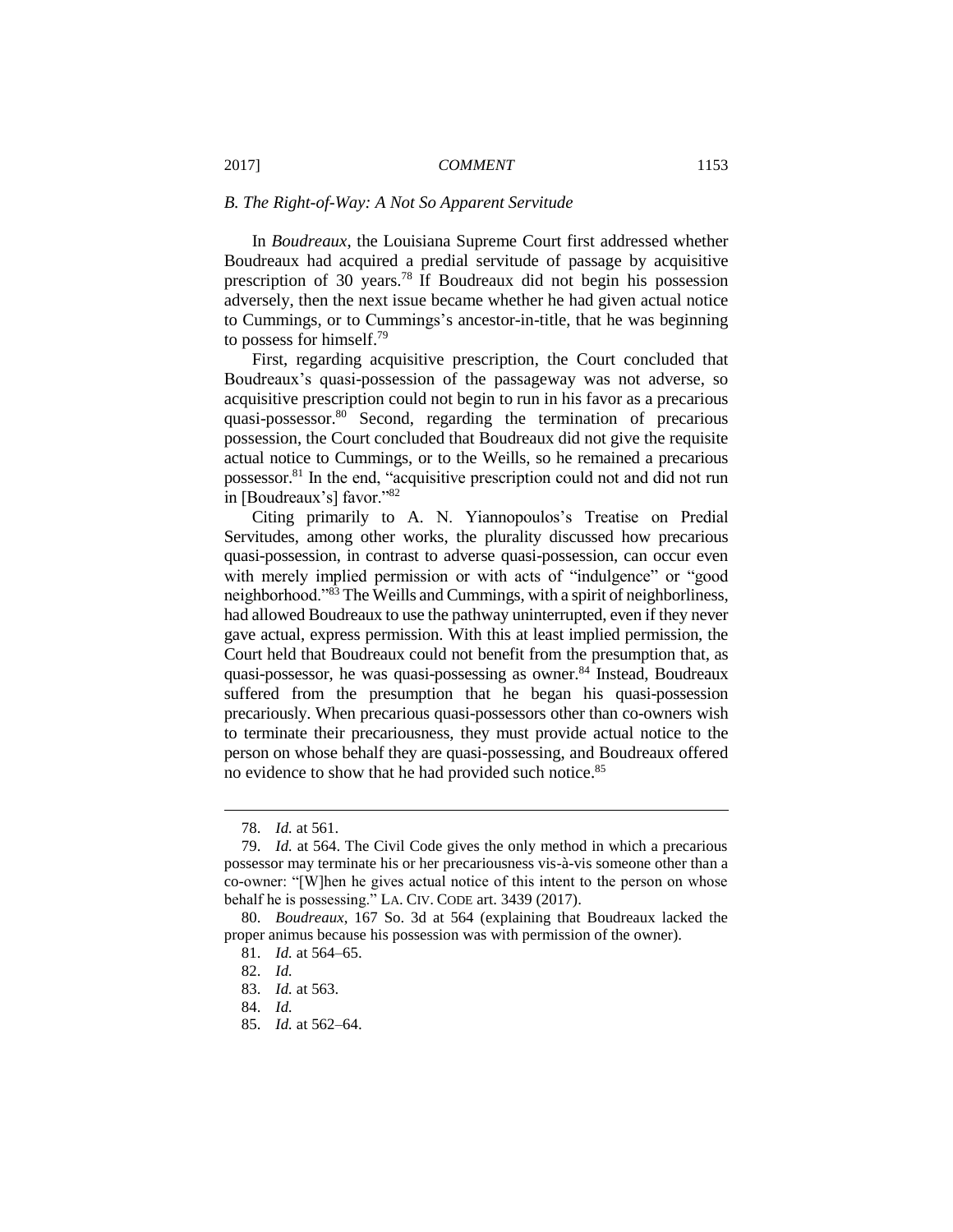#### 1154 *LOUISIANA LAW REVIEW* [Vol. 77

Justice Weimer concurred in the holding of the plurality but provided his own reasoning. He explained that, if implied permission can be derived from acts of neighborliness, then a supposed quasi-possessor is presumed to be engaging in precarious quasi-possession in such a situation, and the quasi-possessor would have to rebut the presumption. <sup>86</sup> In his opinion, Justice Weimer explained that Cummings provided sufficient evidence to support the presumption, including collaboration between the Weills and Boudreaux in relocating the passageway and beneficial use by both parties.<sup>87</sup> The Weills allowed Boudreaux to use the passage "in the spirit of being a good neighbor" and "for maintaining good relations."<sup>88</sup> Based on these friendly, neighborly acts and what could at best be an equivocal quasi-possession of the passageway, Justice Weimer reasoned that Boudreaux remained a precarious quasi-possessor.<sup>89</sup>

#### *C. An Analysis from Outside the Civil Code*

With incomplete civilian methodology and confusing analyses, the resulting opinions from *Boudreaux* cause more confusion than certainty in the law. An analysis of the plurality and concurring opinions reveals two principal problems. First, although unstated in their discussions, the justices' reasoning could result in possible changes in the legal presumptions applied to acquisitive prescription. Second, and more importantly, the justices conflate two distinct legal categories, collapsing the incorporeal real servitude right and the underlying corporeal land into one issue.

#### *1. Legislating from the Bench*

The analyses of both the plurality and the concurrence lead to undesirable consequences that change, or at least confuse, the legal presumptions applied to acquisitive prescription. Because the purported possessor is the only one who knows his or her true state of mind, the proper animus of a possessor is difficult to prove. Consequently, the Civil Code introduces presumptions to aid in overcoming this difficult burden. <sup>90</sup> An examination of animus under the facts of *Boudreaux* necessarily began with the default rule that Boudreaux, exercising quasi-corpus over the servitude, $91$  was presumed to

 $\overline{a}$ 

91. *See* discussion on "quasi-corpus" *supra* Part I.A.

<sup>86.</sup> *Id.* at 570 (Weimer, J., concurring).

<sup>87.</sup> *Id.* at 571.

<sup>88.</sup> *Id.*

<sup>89.</sup> *Id.* at 569–72.

<sup>90.</sup> *Possession*, *supra* note 6, at 554.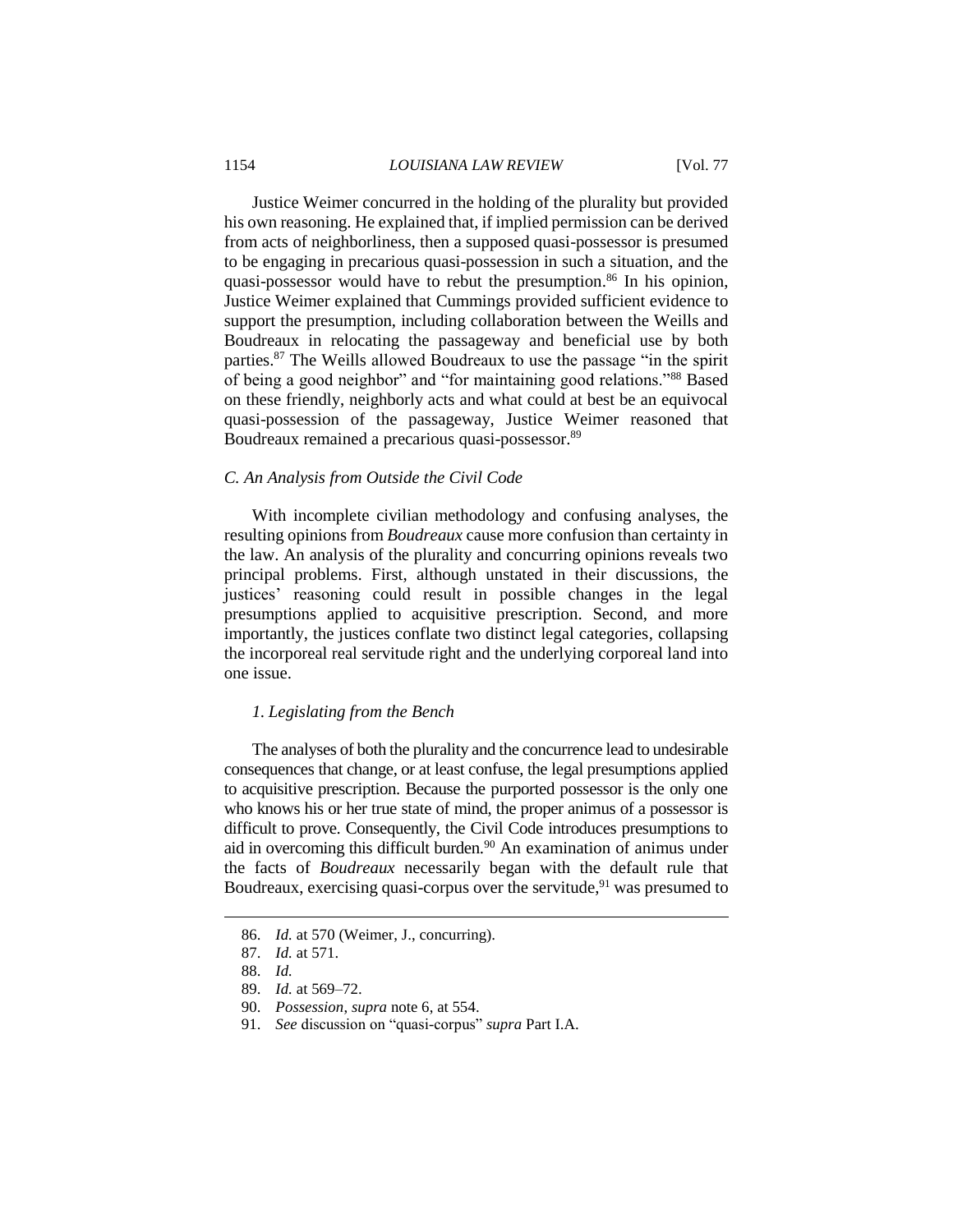be in quasi-possession.<sup>92</sup> The burden was then on Cummings to introduce sufficient evidence to rebut this presumption. $93$  The plurality initially recognized the importance of an effective rebuttal, underscoring the importance of Cummings's knowledge and acquiescence of Boudreaux's use as evidence that prescription never began to run.<sup>94</sup> The concurrence also recognized the importance of such evidence, pointing to "neighborly acts" as proof that Boudreaux was never a true possessor.<sup>95</sup> The dissenting opinion by Justice Knoll, however, noted how the other opinions quickly deviate from the presumption by "eviscerat[ing] the well-established burden-shifting structure laid out in our Civil Code, allowing Cummings to prevail based simply on an assertion of 'neighborliness,' despite his failure to put on any *evidence*." <sup>96</sup> Though correctly stating the law, as the dissent noted, the plurality and concurrence misapplied the true intention of the law.

Boudreaux, as the quasi-possessor of the servitude, should have benefited from the presumption that he was quasi-possessing as owner. For Cummings to defeat this presumption, he needed to show through evidence and therefore prove that Boudreaux's quasi-possession was precarious.<sup>97</sup> The only proof that Cummings offered into evidence was that Boudreaux and the Weills were good neighbors, which directly conflicted with Boudreaux's testimony: "I never got any permission . . . . We just used [the right-of-way]."<sup>98</sup> Boudreaux even offered further evidence proving his true quasi-possession, including witness testimony about continuous maintenance of the passage, contracts involving use of the passage, and protection of the passage from possible public works construction.<sup>99</sup> Beyond mere assertions of being good neighbors, Cummings did not offer any other evidence that could conclusively prove that Boudreaux began his possession precariously.<sup>100</sup>

<sup>92.</sup> LA. CIV. CODE art. 3427 (2017).

<sup>93.</sup> *Id.* art. 3432 cmt. b.

<sup>94.</sup> *Boudreaux*, 167 So. 3d at 564 ("[W]e find *support* for the conclusion that Cummings' awareness of Boudreaux's use and his allowance thereof marks Boudreaux's use as an authorized use." (emphasis added)).

<sup>95.</sup> *Id.* at 569 (Weimer, J., concurring) ("I find that the *evidence* of neighborly acts . . . effectively rebuts any presumption." (emphasis added)).

<sup>96.</sup> *Id.* at 565 (Knoll, J., dissenting). As a note, for the remainder of this Comment, when reference is made to the "dissenting opinion," it is to the one authored by Justice Knoll.

<sup>97.</sup> *Id.* at 566.

<sup>98.</sup> *Id.*

<sup>99.</sup> *Id.* at 567.

<sup>100.</sup> *Id.* at 568.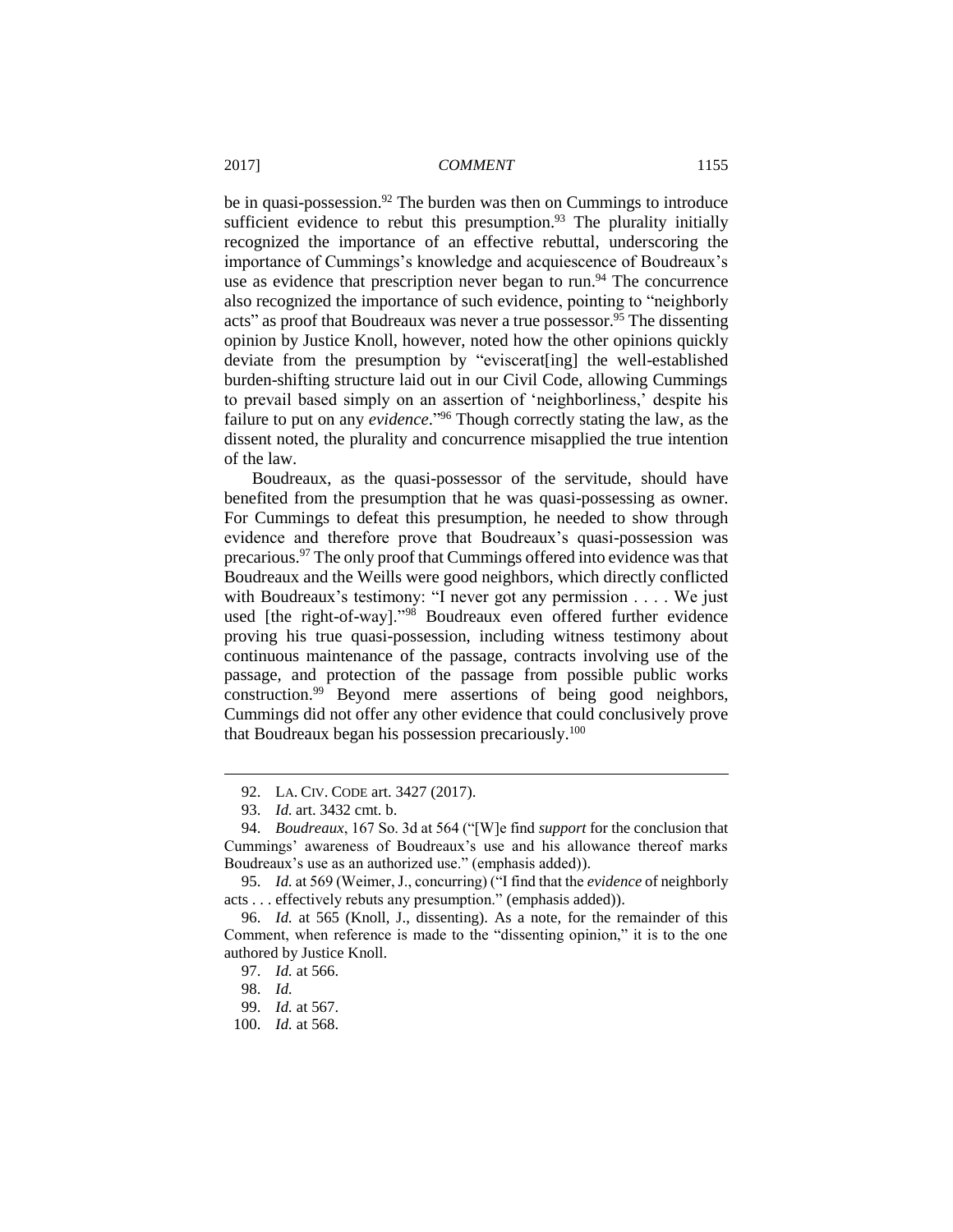By allowing this low bar for Cummings to defeat the established legal presumption in favor of Boudreaux, the Court makes the acquisitive prescription of a servitude as provided in the Civil Code nearly impossible. For quasi-possession to be precarious, the Code requires either permission from the owner or that quasi-possession was "on behalf of the owner."<sup>101</sup> Although civilian doctrine favorably endorses the idea of tacit permission, and the Code seems to allow for that possibility,  $102$  a distinction must be drawn between actual ongoing tacit permission and convenient assertions of tacit permission that occur after prescription has perhaps already run.

As the dissent recognized, the plurality's analysis makes it nearly impossible for someone to prescribe on an apparent servitude because mere assertions of neighborly acts are sufficient to foreclose the running of prescription. <sup>103</sup> The dissent should have taken this observation, refined it, and developed it further to its logical conclusion. Rather than making a wholesale denial of the ability of tacit permission to defeat quasipossession, the dissent seems to underscore the fact that a party should do more than merely state such a legal conclusion. By allowing a mere assertion of good neighborliness after the fact, the plurality and concurrence ignored the plain language that a quasi-possessor is presumed to have animus "unless he *began* to possess . . . for another."<sup>104</sup> As opposed to requiring actual evidence that tacit permission was present from the *beginning* of the possessory period, the Court's low standard that allows assertions of tacit permission after the fact makes the acquisition of a predial servitude by prescription constructively impossible.

After *Boudreaux*, a party may merely assert acts of good neighborliness to defeat an opposing party's claim for rights stemming from possession, even if there is no evidence of permission or of quasi-possession begun for another. The justices acted as lawmakers rather than as law interpreters by changing the law or at least distorting legislative will.<sup>105</sup> The Court allowed mere assertions of tolerance to prove precariousness, and this possible change in the law stems from the Court's failure to engage in proper civilian analysis.

<sup>101.</sup> LA. CIV. CODE art. 3437 (2017).

<sup>102.</sup> *Id.*; PLANIOL, *supra* note 45, at 738–39.

<sup>103.</sup> *Boudreaux*, 167 So. 3d at 568 (Knoll, J., dissenting).

<sup>104.</sup> LA. CIV. CODE art. 3427 (emphasis added). The person challenging the quasi-possession must have "shown that the possession was *begun* for another" before precarious possession is established. *Id.* art. 3427 cmt. d (emphasis added).

<sup>105.</sup> *Id.* art. 2 ("Legislation is a solemn expression of legislative will.").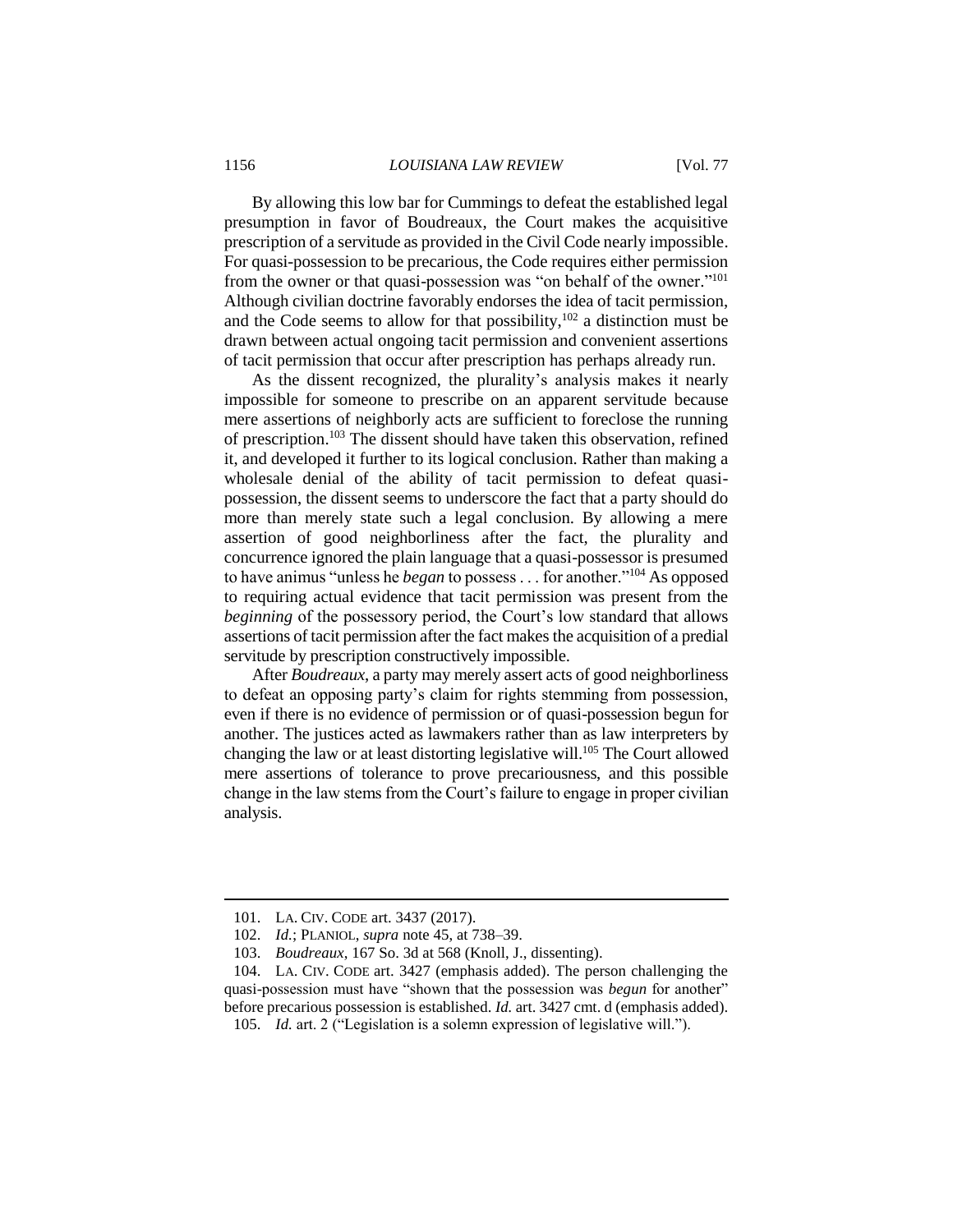### *2. One is Not Like the Other: Confusion of the Incorporeal Right with the Corporeal Land*

The recurring problem with all of the various opinions in *Boudreaux* is the confusion of the incorporeal predial servitude, the right at issue in the case, with the underlying corporeal land. Instead of recognizing two distinct legal categories, the justices collapsed the incorporeal predial servitude and the underlying corporeal land into one category.<sup>106</sup> By conflating these two distinct issues, the resulting analyses are difficult to read and create legal uncertainty. This confusion stems from a failure to proceed systematically in a civilian fashion—neither defining legal terms nor proceeding with an adequately formed foundation.

One commentator foresaw the legal confusion that could result by allowing acquisitive prescription on discontinuous predial servitudes: "[S]ome of the changes may conflict with other articles of the Code or result in unanticipated effects."<sup>107</sup> That conflict underlies the Court's analyses because the relevant Code articles apply to corporeal things, distinctly different from the incorporeal things by which the articles are to apply by analogy. The critical distinction that one must make when dealing with an incorporeal right, such as a servitude, is the difference between the incorporeal right and the corporeal land on which the servitude is exercised. The person attempting to gain a servitude "possesses the real right with the intent to have it as his own. However, he does not possess the immovable that is burdened with his real right because he has no intent to own that immovable."<sup>108</sup> The Court provides no explanation regarding how to apply the Code articles, which themselves contemplate corporeal things,<sup>109</sup> to the incorporeal servitude at issue.<sup>110</sup> The failure of the Court to make this critical distinction is the key to understanding the subsequent confusion.

Although the plurality began its analysis correctly when stating that it was to determine whether to "recogniz[e] the plaintiff as the owner of a

<sup>106.</sup> *See, e.g.*, *Boudreaux*, 167 So. 3d at 562 (explaining that Boudreaux was trying to prescribe on a predial servitude and that he would have had to have given actual notice to the landowner).

<sup>107.</sup> Hannan, *supra* note 27, at 978.

<sup>108.</sup> *Possession*, *supra* note 6, at 541.

<sup>109.</sup> *See supra* Part I.B.

<sup>110.</sup> For example, the plurality points to "support in the law for implied or tacit permission being the basis of precarious possession," but provides no discussion regarding how to apply that general characteristic of possession contemplating corporeal things to an incorporeal servitude. *Boudreaux*, 167 So. 3d at 562.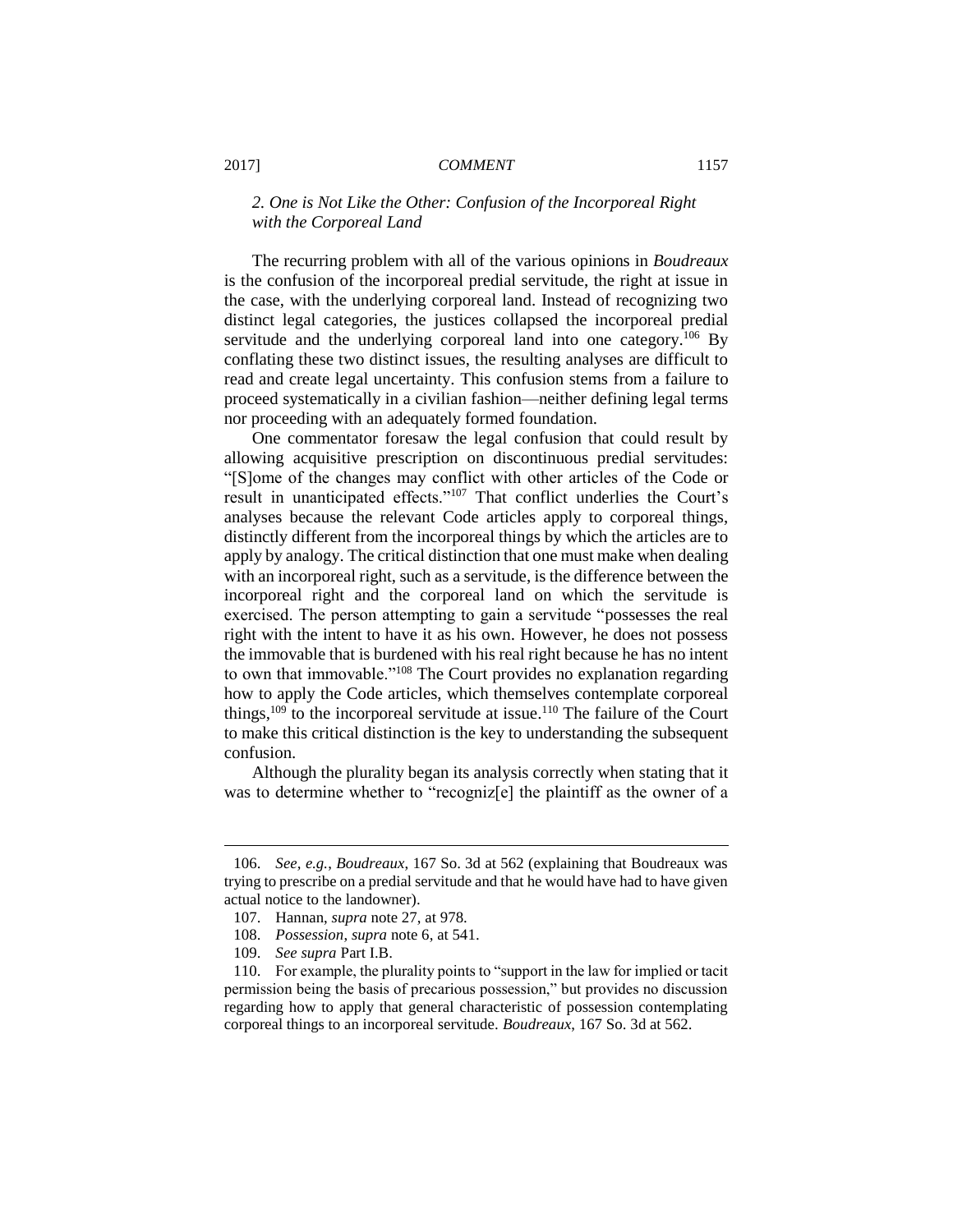*predial servitude* over land owned by the defendant,"<sup>111</sup> it erred when it stated that, if Boudreaux were a precarious quasi-possessor, it would need to determine whether Boudreaux ever changed his precarious status through "actual notice to the landowner."<sup>112</sup> The plurality's statement, without any further explanation, is illogical because actual notice to the landowner is not related to whether there is quasi-possession of a servitude. Actual notice would instead have to be to the servitude owner. Similarly, the concurring opinion collapsed the incorporeal servitude and the corporeal land into one issue as well. The concurrence described the lack of Boudreaux's "intent[ion] to possess, as owner, the passageway" and referenced the need to give actual "notice to Mr. Weill," as owner.<sup>113</sup> Putting those two assertions together, the concurrence equated Weill with the owner of the servitude, when in fact Weill was merely the owner of the underlying land instead. This confusion stems from the concurrence's own equivocal use of the word "passageway" to describe what Boudreaux was trying to acquire through prescription.<sup>114</sup> Finally, the principal dissenting opinion failed to make a clear distinction between the incorporeal servitude and the land, interchanging different elements of each.<sup>115</sup> Because the issue in *Boudreaux* was prescription of an incorporeal servitude of passage, the opinions' loose use of terminology evidences a failure to distinguish the servitude from the underlying land.

The plain language from the Civil Code clearly explains that precarious quasi-possession "over a thing" occurs "with the permission of or on behalf of the owner or possessor."<sup>116</sup> A precarious quasi-possessor can terminate the precarious nature by "giv[ing] actual notice . . . to the person on whose behalf he is possessing."<sup>117</sup> Reading *in pari materia*, a

 $\overline{a}$ 

115. An example of one such interchanging: "[W]hether [Boudreaux] exercised this real right merely as a 'precarious possessor'—that is, 'with the *permission* of or on behalf of' Paul Christopher Cummings." *Boudreaux*, 167 So. 3d at 565 (Knoll, J., dissenting). The dissent thus also confused the incorporeal servitude with the underlying corporeal land, making the landowner the same person to own the incorporeal servitude. *Id.*

<sup>111.</sup> *Id.* at 560 (emphasis added).

<sup>112.</sup> *Id.* at 562.

<sup>113.</sup> *Id.* at 572 (Weimer, J., concurring).

<sup>114.</sup> The use of the term "passageway" implies an attempt to prescribe on the physical land rather than on the servitude because a passageway is "[a] long, narrow way, typically having walls on either side, that allows access between buildings or to different rooms within a building." *Passageway*, OXFORD LIVING DICTIONARIES: ENGLISH, https://en.oxforddictionaries.com/definition/us/passage way [https://perma.cc/7NQD-ASB2] (last visited Jan. 24, 2017).

<sup>116.</sup> LA. CIV. CODE art. 3437 (2017).

<sup>117.</sup> *Id.* art. 3439.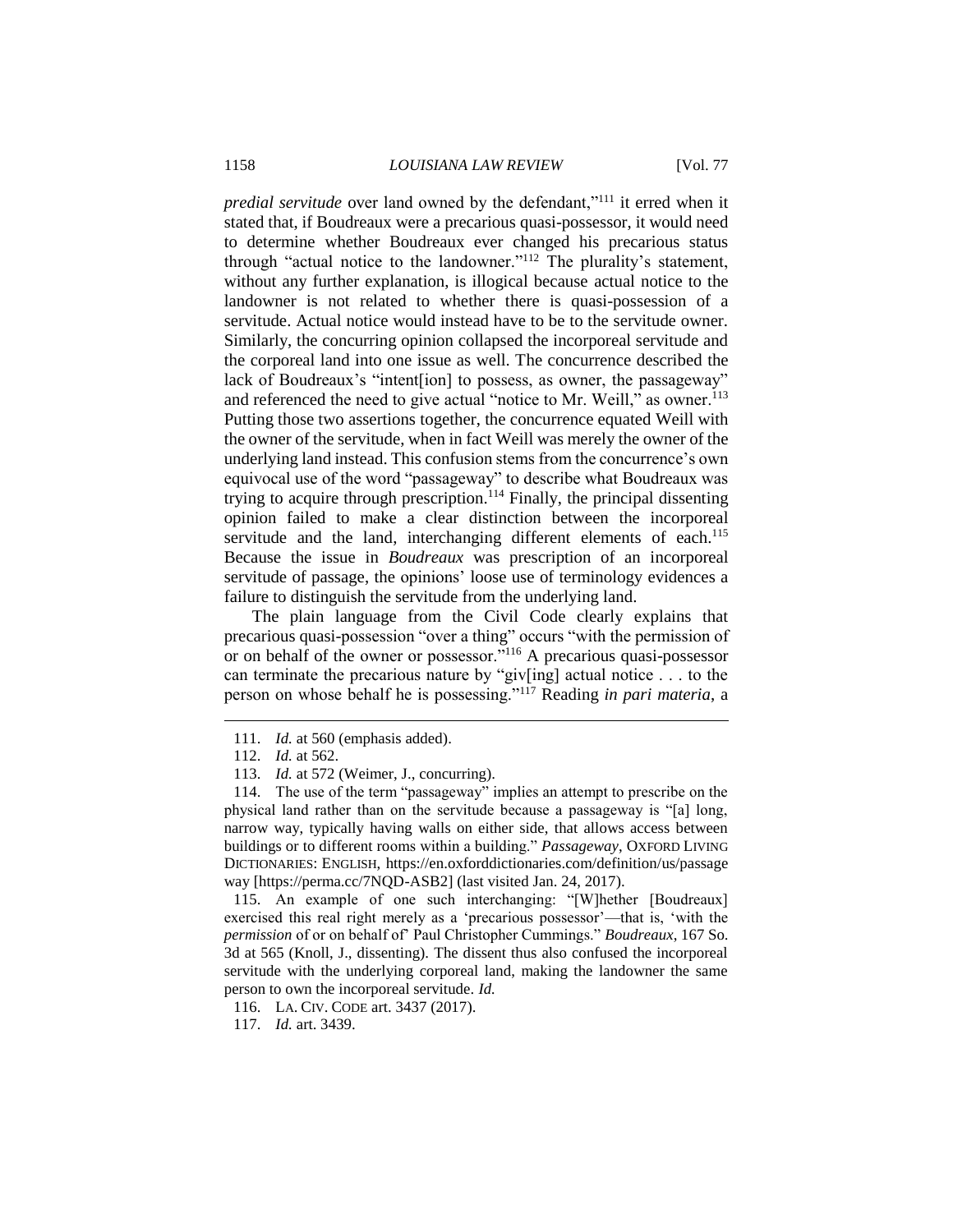person must give this notice to the owner or possessor of the *thing* over which he or she is asserting quasi-possession. Because the thing in *Boudreaux* was a predial servitude, if Boudreaux did indeed begin his possession precariously, there would be no reason for him to change his status vis-à-vis the landowner. Rather, he would instead have to provide actual notice to the servitude owner, if there were one. <sup>118</sup> The opinions imply a logical impossibility by stating someone might be a precarious possessor of an incorporeal servitude and then immediately asking whether that person gave notice to the owner of corporeal land to end the precariousness. This unfortunate confusion denies Boudreaux's claim for an incorporeal servitude simply because he could not prescribe on the underlying corporeal land itself, contrary to the plain language of the Civil  $Code<sup>119</sup>$ 

Had the Court consulted the limited jurisprudence, it would have realized that permission to be on the land does not alone mean that a servitude is precarious and that prescription is barred.<sup>120</sup> In *Levet v*. *Lapeyrollerie*, at issue was whether one of the parties had acquired, through acquisitive prescription, an apparent, continuous predial servitude of drain.<sup>121</sup> Instead of including broad statements that permission automatically excluded the running of prescription on a predial servitude, the Court noted that the party claiming prescription had received "the consent of [the landowner to dig] the canal."<sup>122</sup> The parties claiming prescription in both *Levet* and *Boudreaux* had permission to be on the land, the underlying corporeal thing, but neither case included any evidence of whether there was permission to have a *right* over the land, such as a predial servitude. The *Levet* Court, however, did not allow permission to be on the land to defeat prescription on a servitude, providing that the party

<sup>118.</sup> A precarious possessor can end precariousness by actually notifying "the person on whose behalf he is possessing." *Id.* If Boudreaux was indeed possessing the servitude precariously, he would have had to notify the *servitude owner* rather than the *landowner* of his intention to begin possessing for himself. In *Boudreaux*, as there was no servitude, there was no servitude owner for Boudreaux to notify.

<sup>119.</sup> *See id.* art. 740 (allowing for the creation of a servitude by acquisitive prescription without requiring the ability to prescribe on the underlying land).

<sup>120.</sup> *See* Levet v. Lapeyrollerie, 1 So. 672, 673–74 (La. 1887) (holding that a predial servitude of drain was created through acquisitive prescription despite the fact that the dominant estate owner had the permission of the servient estate owner); Guillote v. Wells, 485 So. 2d 187, 190–91 (La. Ct. App. 1986) (holding that the plaintiff acquired a personal servitude of right of use by title over a gas pipeline despite the fact there was an oral agreement of permission to use it).

<sup>121.</sup> *Levet*, 1 So. at 673.

<sup>122.</sup> *Id.*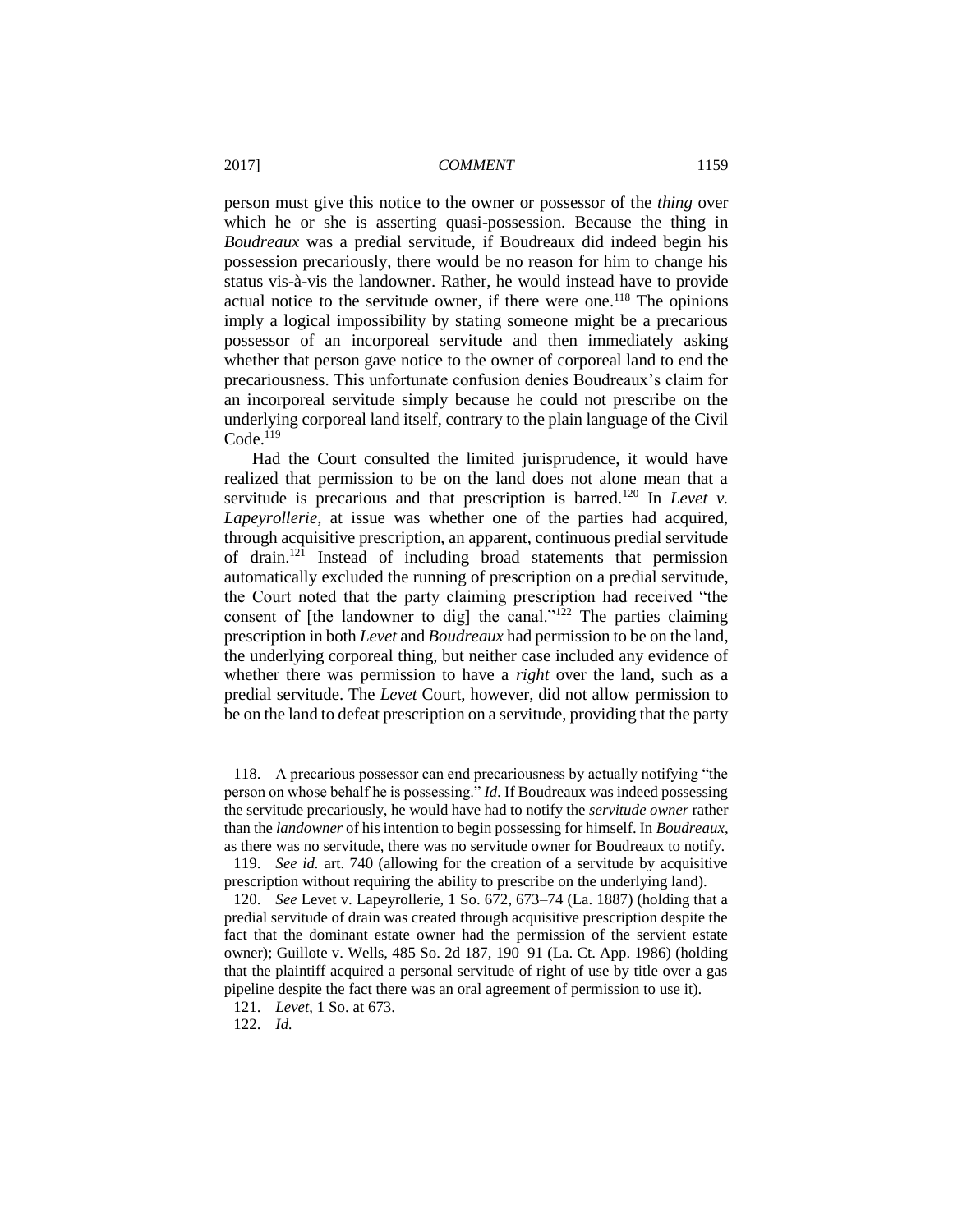claiming prescription was "equally capable of acquiring [the servitude of drain] by possession for the requisite length of time."<sup>123</sup> Had the Court in *Boudreaux* consulted this limited, but important, jurisprudence, the justices could have separated the two issues more easily, and the permission claimed by Cummings would not have summarily defeated Boudreaux's claims.

By failing to consider the jurisprudence, the Court engaged in an analysis tainted by an erroneous premise. Starting from the assertion that Boudreaux began quasi-possession of the servitude with the permission of his neighbor, the Court collapsed the servitude and the underlying land into one issue, leading to an analysis incompatible with the Civil Code. There is no question that Cummings, as the adjacent landowner, owned the underlying corporeal land. The Court's language, however, results in confusion as to whether Boudreaux possessed the corporeal land on behalf of Cummings or the incorporeal servitude on behalf of Cummings. Without any explanatory analysis, the opinions produce logically inconsistent statements that conflate the land with the servitude, a problem that could have been avoided with proper civilian methodology.

## III. *BOUDREAUX V. CUMMINGS*: AN ERRONEOUS CIVILIAN METHODOLOGY

The failure to distinguish an incorporeal servitude from the underlying corporeal land not only results in a confusing analysis but also forecloses any possibility of reaching a logically consistent conclusion. A proper civilian methodology dictates following all premises completely to their logical conclusions by systematically using logic and deduction to proceed "from the general to the particular."<sup>124</sup> Erring in the application of this fundamental civilian approach, all of the Court's opinions in *Boudreaux* misstated their general premises and stopped too early in their respective analyses. Consequently, taking the Court's premises and following them to their logical conclusions reveals inconsistencies between the opinions and the Civil Code as a whole.

#### *A. In the Beginning is the Code*

As the fountainhead of private law in Louisiana,<sup>125</sup> the Civil Code is the foundation on which courts must build their legal analyses. Judges must place their legal reasoning into the framework of the Code's general

<sup>123.</sup> *Id.* at 674.

<sup>124.</sup> Bergel, *supra* note 15, at 1083.

<sup>125.</sup> Osakwe, *supra* note 12, at 41.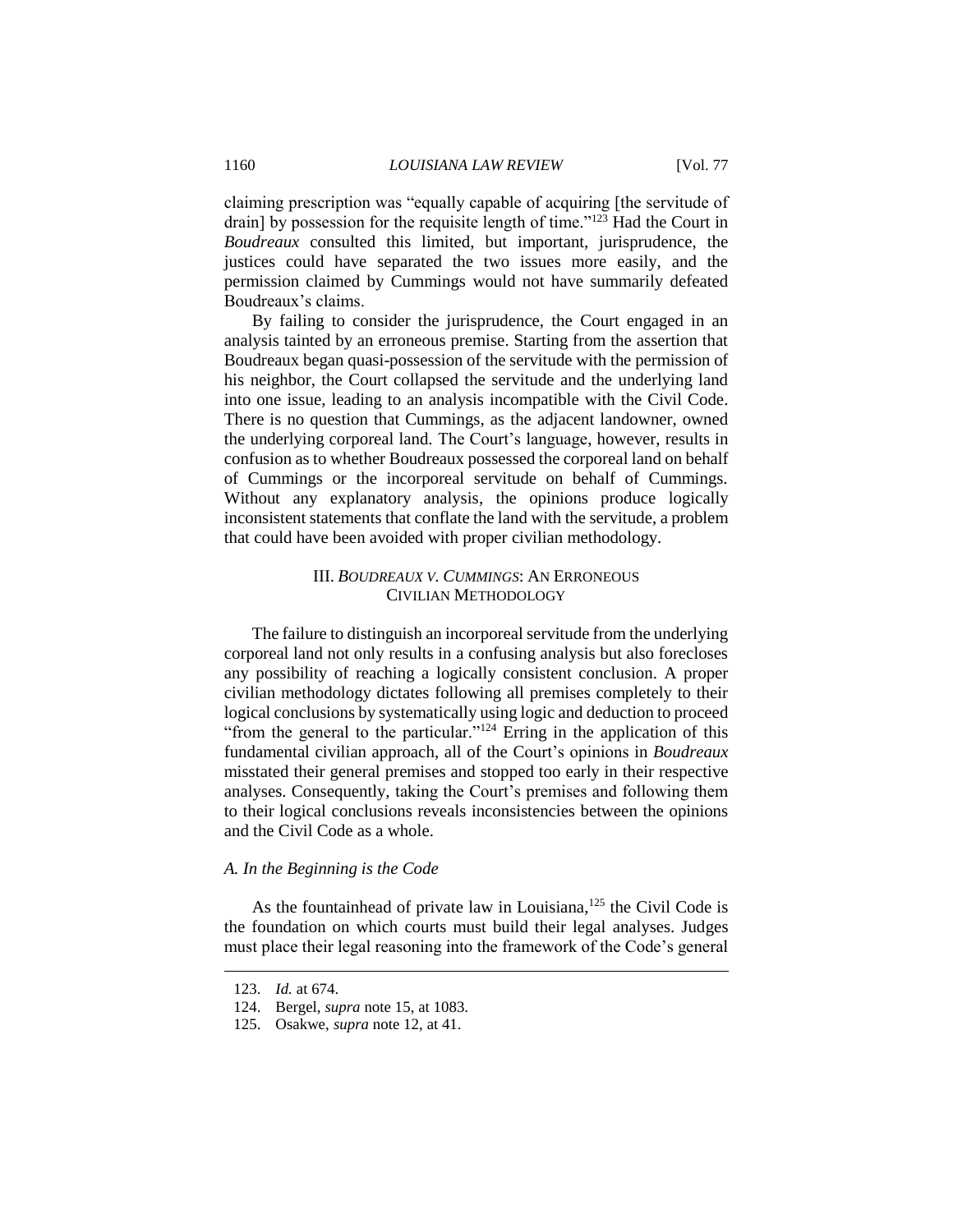articles because they are "required to return again and again to the Code seeking its guiding values and adhering as closely to them as possible."<sup>126</sup> If the Supreme Court justices had viewed the Civil Code as a unified whole and formulated their analyses from that general foundation, they would have avoided the ensuing inconsistency. There are two errors that are particularly prominent once the Court's analyses are compared with the relevant codal provisions.

First, by not consulting the portion of the Civil Code explaining predial servitudes, the Court's opinions all failed to identify the fundamental characteristic of predial servitudes: they require two different estates with two different owners*.* <sup>127</sup> If such a characteristic does not obtain, then the civilian concept of confusion results, leading to either the extinction of a pre-existing servitude or the inability for one to form in the first instance.<sup>128</sup> If, as the Court's various opinions suggest, Boudreaux possessed the servitude precariously on behalf of Cummings, then the next logical step must be that Cummings was both the dominant estate owner and the servient estate owner. This conclusion, however, is incompatible with the requirement that a servitude must have different estate owners,<sup>129</sup> and the lack of any explanation by the Court results in an absurd conclusion.

Second, the various opinions are incomplete in their analyses, leading to confusion over the meaning of precarious possession and precarious quasi-possession. By ignoring the only immediately relevant Civil Code article<sup>130</sup> and directly applying the articles on possession to quasipossession, the Court's resulting conclusions conflict with the basic foundation of the law. The Court failed to acknowledge that, when analyzing the quasi-possession of an incorporeal real right rather than the possession of a corporeal thing, "things are not nearly so black and white. In fact, quasi-possession, far from being incompatible with . . . a grant of permission, *presupposes* it!"<sup>131</sup> Although a fundamental characteristic of a servitude is permission to use the underlying corporeal immovable, none of the opinions made this fundamental distinction. The Court's failure to acknowledge the characteristic elements of quasi-possession by analogy caused the justices to miss a fundamental reality: a quasi-possessor is at

<sup>126.</sup> Dennis, *supra* note 60, at 17.

<sup>127.</sup> LA. CIV. CODE art. 646 (2017).

<sup>128.</sup> *Id.* art. 765 (explaining the working of "confusion" to terminate a predial servitude when one and the same person comes to own the entirety of both the dominant estate and the servient estate burdened by the servitude).

<sup>129.</sup> *Id.* art. 646.

<sup>130.</sup> *Id.* art. 3421.

<sup>131.</sup> TRAHAN, *supra* note 31, at 176.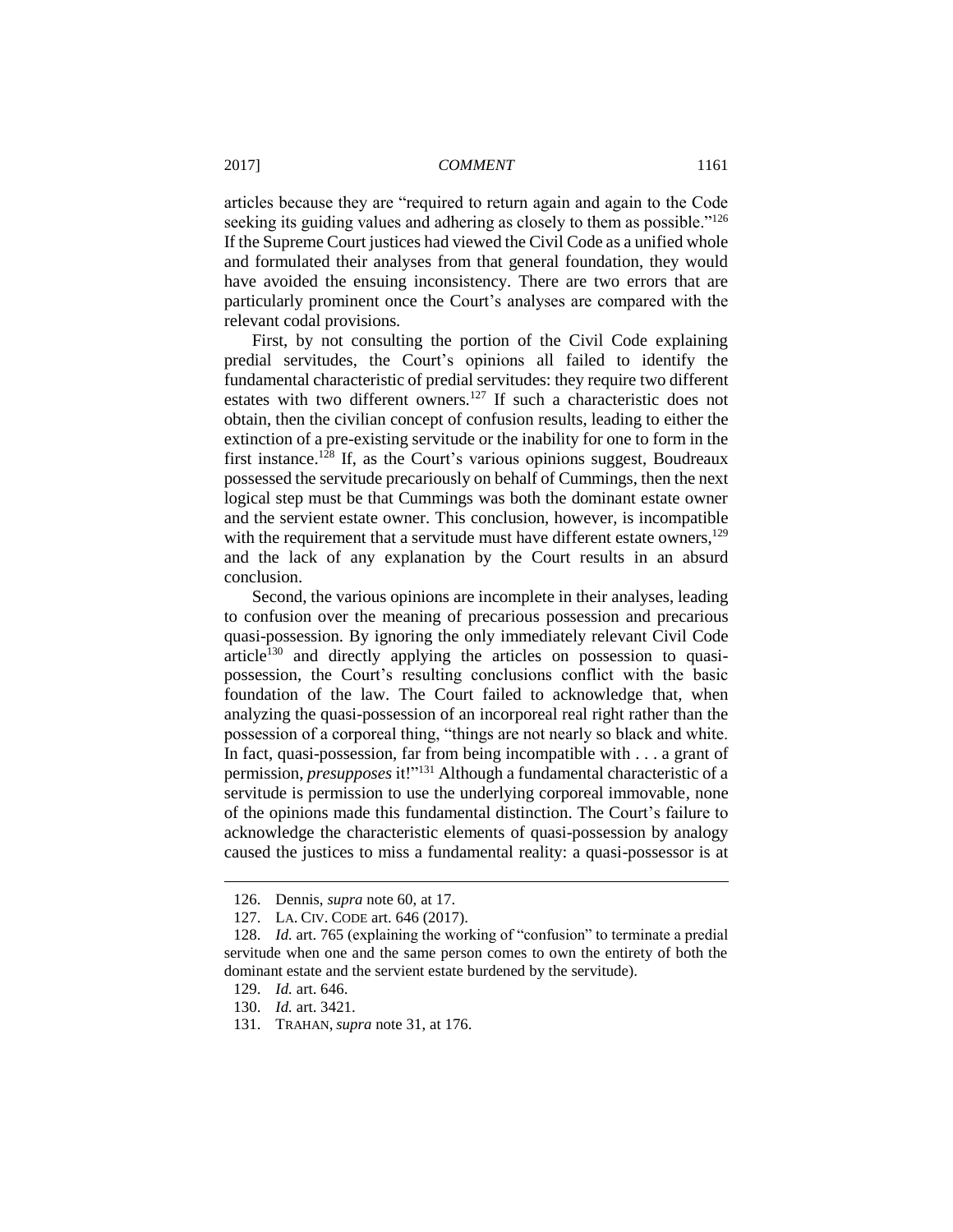one and the same time both a true, or not precarious, quasi-possessor of the servitude real right and a precarious possessor of the underlying corporeal immovable.<sup>132</sup> The absolute insistence on permission defeating the acquisition of a predial servitude is incomprehensible when fit into the proper framework of true quasi-possession of a servitude. Though a servitude implies permission to be on the underlying land, there is not, by that fact alone, permission to hold the accompanying incorporeal real right*.*

To remedy this confusion, the Court should have contemplated the meaning of precarious quasi-possession of an incorporeal servitude. One illustration of such quasi-possession is as follows. X receives a predial servitude of passage by acquiring a title thereto from the landowner, Y. X, in turn, grants a lease on that incorporeal servitude of passage to Z. In that instance, as a lessee, Z is a precarious quasi-possessor of the servitude because he is quasi-possessing it with the permission of the servitude owner, X. The only way for Z to end his precarious possession would be to give actual notice to the owner of the servitude—the "thing" in question—that he was beginning true quasi-possession.<sup>133</sup> By failing to contemplate this key legal distinction between an incorporeal servitude as separate from the underlying land, the justices reached the conclusion that "Boudreaux was possessing the right of passage precariously."<sup>134</sup> If the Court had not intended to reach this conclusion that flows from its premises, the justices should not have neglected to apply the articles on quasi-possession as they were intended—by analogy.

#### *B. Legal History Repeats Itself*

The plurality and concurring opinions' inconsistent results and logical failures when applying the Civil Code may be surprising, but *Boudreaux* is not the first case involving predial servitudes in which the Louisiana Supreme Court has engaged in erroneous civilian analysis. The Court heard a remarkably similar case 40 years before *Boudreaux.* In *Louisiana Irrigation & Mill Company v. Pousson*, at issue was whether there was an aqueduct servitude established over the immovable property of several landowners, including the defendant.<sup>135</sup> By making statements like "[t]he

<sup>132.</sup> *Id.* at 176 n.6 ("[T]he servitude holder, through one and the same acts, simultaneously quasi-possesses the servitude for himself and precariously possesses the underlying corporeal immovable for his grantor, [which is] 'compound' possession.").

<sup>133.</sup> *See* LA. CIV. CODE art. 3439.

<sup>134.</sup> Boudreaux v. Cummings, 167 So. 3d 559, 563 (La. 2015).

<sup>135.</sup> Louisiana Irrigation & Mill Co. v. Pousson, 265 So. 2d 756, 757 (La. 1972).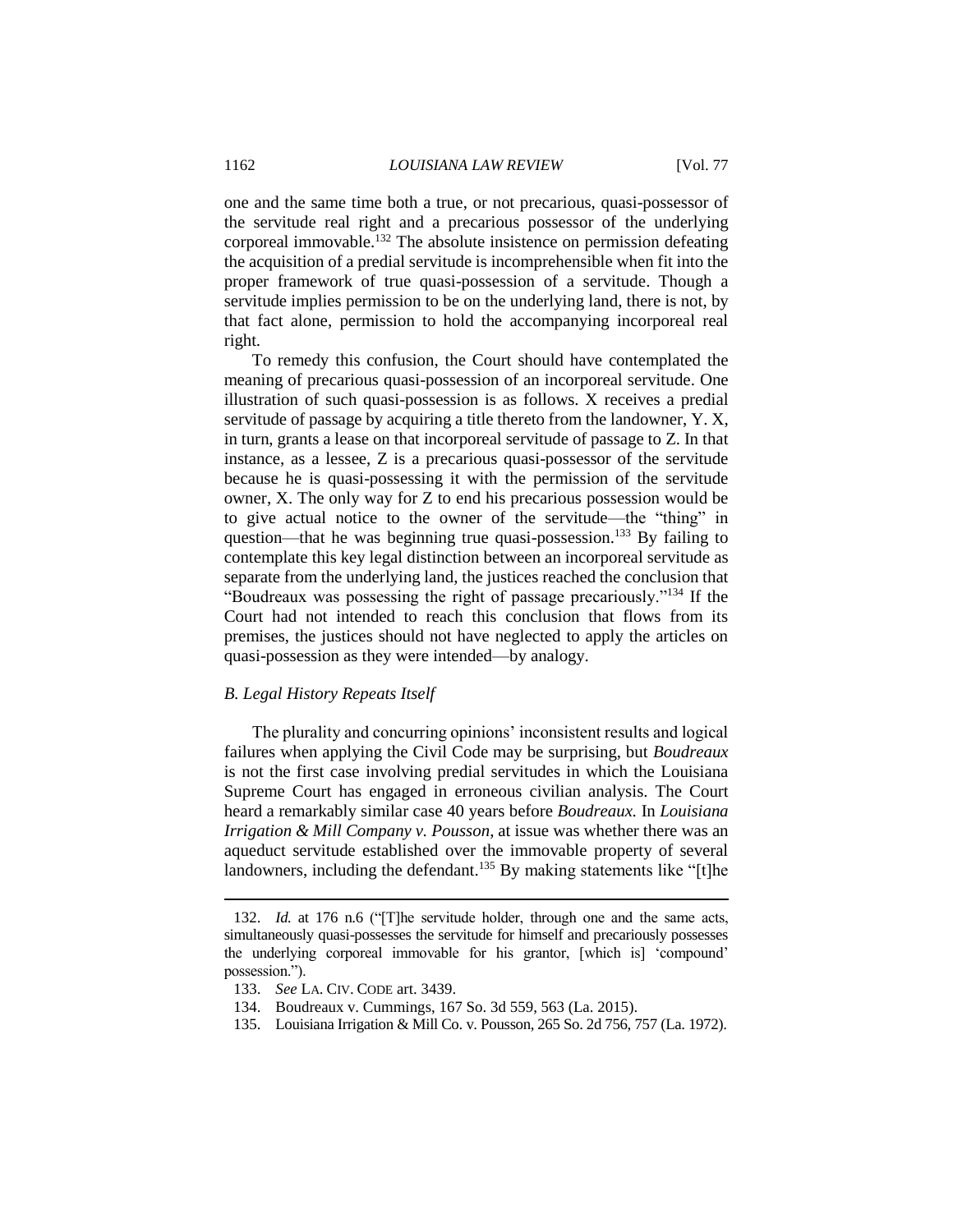described servitude was a *canal*" and "[t]here is no allegation that plaintiff possessed the *canal*,"<sup>136</sup> the majority's first error was collapsing the incorporeal predial servitude and the underlying corporeal canal into one thing. The *Pousson* Court failed to clarify whether the issue for it to decide was the acquisition of an incorporeal servitude of aqueduct or of a corporeal canal.

The *Pousson* majority also erroneously equated the actions that would be sufficient for eviction of a regular possessor to what would be sufficient to evict a quasi-possessor. This equation stemmed from the Court's failure to proceed by analogy. Because a servitude is an incorporeal thing and does not physically exist in space, multiple people can use the same underlying corporeal thing—a canal in *Pousson*—at the same time.<sup>137</sup> Theoretically, there are no actions that should result in an automatic eviction from an incorporeal servitude, yet the majority still noted: "The 1967 and 1968 usurpation of the lateral canal by defendant clearly resulted in a loss of possession by plaintiff."<sup>138</sup> If the defendant and plaintiff used the canal at the same time, there would have been no usurpation if both had been able to use it fully. By failing to notice the basic legal principles regarding possession and quasi-possession of the Civil Code, the resulting analysis by the majority does not fit logically into the larger statutory scheme.

Unlike *Boudreaux*, however, not all of the *Pousson* opinions failed to use proper civilian methodology. The dissenting opinion proceeded systematically with the general principles of the Civil Code and carefully incorporated proper language and categorization of the things in question.<sup>139</sup> The opinion neatly kept the issues clear and avoided a conflation of the incorporeal servitude with the corporeal canal.<sup>140</sup> The dissent carefully noted that use of the portion of a canal was a "species of quasi-possession of th[e] incorporeal right" and that such a use comported with "that species of possession of which the right was susceptible."<sup>141</sup> Unlike the loose and interchangeable language used by the majority to

<sup>136.</sup> *Id.* (emphasis added).

<sup>137.</sup> *See* LA.CIV.CODE art. 649 (classifying a predial servitude as an incorporeal immovable, meaning it does not exist in space); *id.* art. 748 (charging that a servient estate owner can do nothing to make the servitude use more inconvenient). Putting these two provisions together, as long as multiple predial servitudes do not diminish the other holders' enjoyment, it is theoretically possible for there to be multiple servitudes over one servient estate.

<sup>138.</sup> *Pousson*, 265 So. 2d at 758.

<sup>139.</sup> *Id.* at 761–62 (Barham, J., dissenting).

<sup>140.</sup> *Id.*

<sup>141.</sup> *Id.* at 763.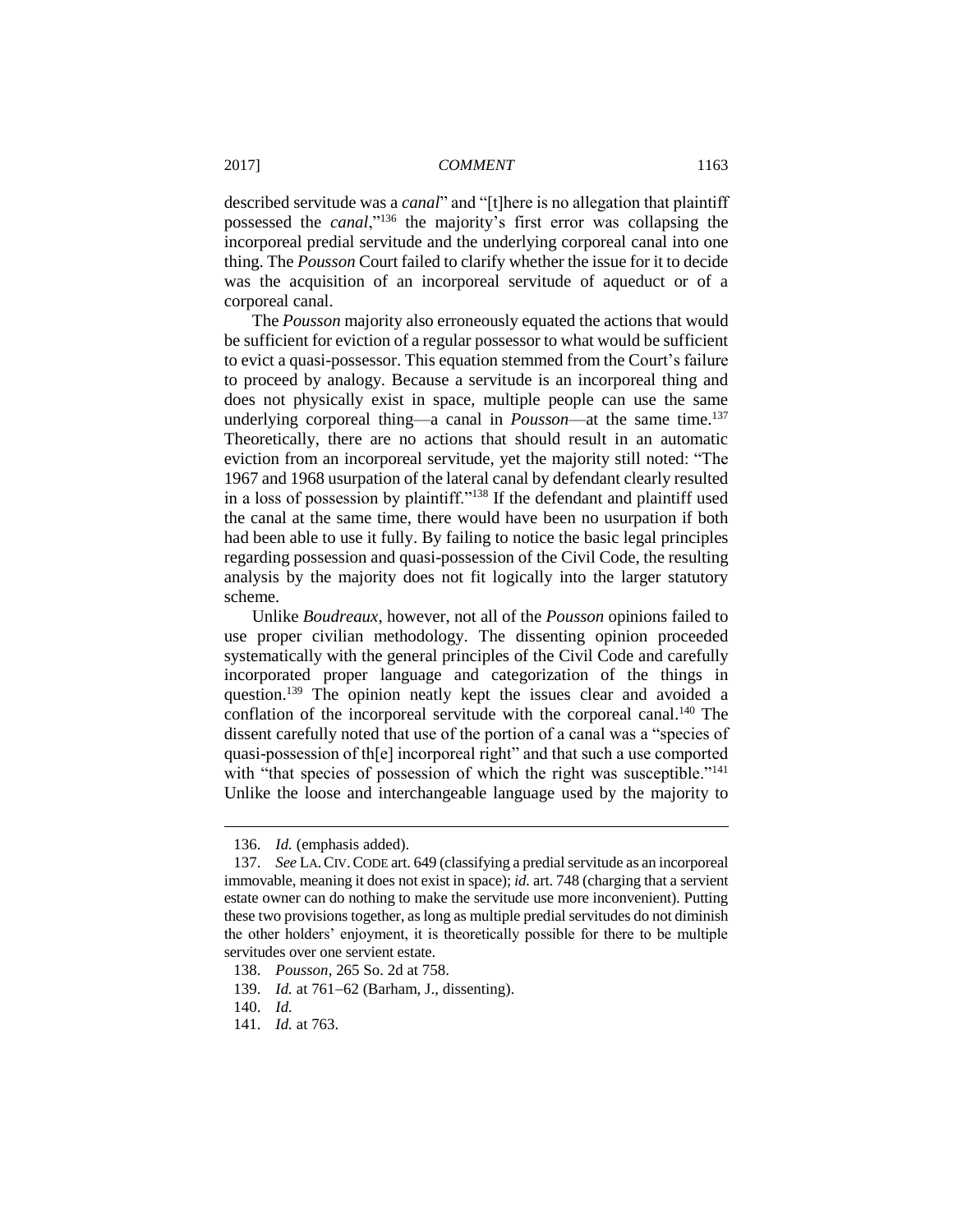describe the issue, the dissenter carefully chose clear language: "[P]laintiff continually possessed the *right* to operate the irrigation canal for many years."<sup>142</sup> By emphasizing the right over the canal, the dissenting opinion maintained the critical distinction. Unfortunately, the majority in *Pousson* and the plurality, concurrence, and dissent in *Boudreaux* failed to replicate this careful, civilian approach.

#### *C. The Root of the Problem: Forgetting the Roots*

The pervasive problems in the *Boudreaux* opinions stem from a misapplication of Louisiana's civilian principles in three distinct ways. First, the justices' analyses illustrate an incorporation of common law elements. Second, the justices misapplied doctrinal analysis to support their positions. Finally, and most importantly, the justices evinced a clearly misguided application of proper civilian methodology.

#### *1. Louisiana: Where the Common Law Should Not be So Common*

The first error by the justices was their use of common law methods of analyses as opposed to proper civilian methods. Louisiana is a unique state that has a legal system based on both the common and civil law, and that mixture results in judges who "giv[e] elaborate statements of facts and discussion of precedents—even when interpreting and applying the Civil Code."<sup>143</sup> Applying common law methods of interpretation to strictly civilian areas of the law is a temptation in Louisiana jurisprudence, leading to a mixture of incompatible legal concepts. The common law includes a focus on the specific facts with a narrowly tailored holding, antithetical to the civilian approach that focuses on applying generalized rules.<sup>144</sup> By not striking a proper balance between the general law and specific facts, the Court can easily forget about the guiding principles of the law, as is apparent in the *Boudreaux* analyses. The plurality actually took that explicit position: "Our holding today is strictly limited to the facts before  $\overline{us}$ ."145

The common law also includes a primary focus on prior jurisprudence when arriving at a result, rather than focusing on the written law and doctrine. Civil law methodology, on the other hand, focuses on "legal

<sup>142.</sup> *Id.* (emphasis added).

<sup>143.</sup> Dennis, *supra* note 60, at 1.

<sup>144.</sup> Tetley, *supra* note 63, at 702 ("Common law jurisprudence sets out a new specific rule to a new specific set of facts . . . while civil law jurisprudence applies general principles.").

<sup>145.</sup> Boudreaux v. Cummings, 167 So. 3d 559, 564 (La. 2015).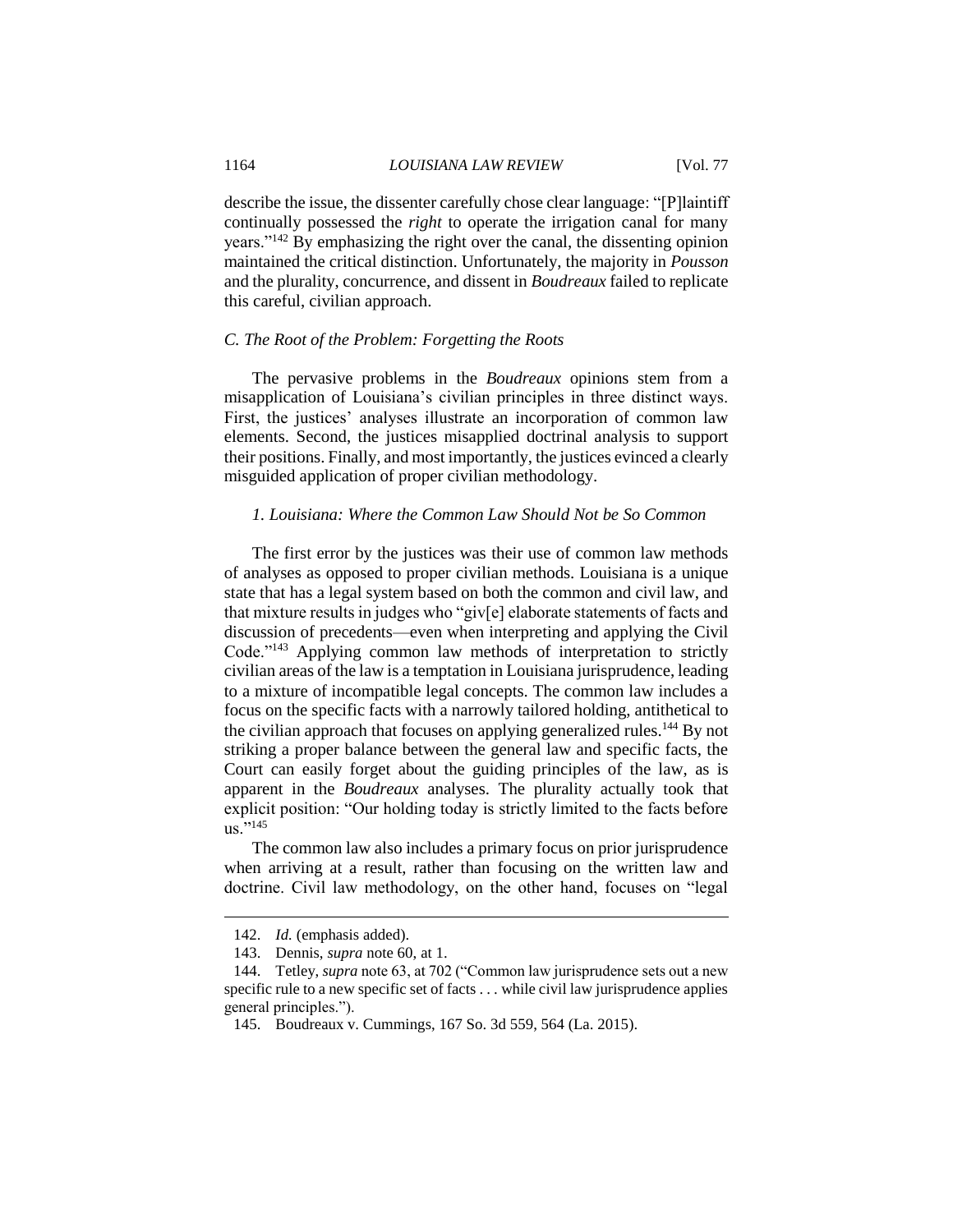principles" and their meaning and function "in terms of rights and obligations."<sup>146</sup> The starting point for the civil law is thus the general legal principles as opposed to the holdings of previous cases. With such a strained analysis, the Court easily erred in the application of the various interpretive tools at its disposal. The plurality's ultimate conclusion follows after stating, "[t]his court has declared that 'servitudes are restraints on the free disposal and use of property, and are not . . . entitled to be viewed with favor by the law.'"<sup>147</sup> Although the maxim stated by the plurality that doubts about servitudes are to be resolved without restraining the landowner is actually rooted in the civilian doctrine, $148$  the plurality chose to cite prior cases rather than either the law or the doctrine that has analyzed the maxim. <sup>149</sup> As compared with pages of confusing analysis, the one statement that the plurality roots in jurisprudence appears to lead directly to the eventual holding.

This inordinate focus on jurisprudence led the Court to neglect one vital Civil Code article on the interpretation of servitudes. When there are ambiguities involved in determining the type of right at issue, the Code provides: "When the right granted be of a nature to confer an advantage on an estate, it is presumed to be a predial servitude."<sup>150</sup> The threshold issue in whether to apply this interpretive article is whether there is actually a right at issue. Because of the alleged permission given by the Weills for Boudreaux to be on the land, the Court automatically foreclosed on the possibility that Boudreaux could have acquired any kind of right.<sup>151</sup> Such a conclusion does not follow,  $152$  but it instead prevented the Court from engaging in a complete analysis.

In *Levet*, as in *Boudreaux*, there were no written documents or definitive testimony to establish what kind of right, if any, the supposed prescriber had established. Not allowing permission to be on the land to defeat a full analysis, however, the *Levet* Court applied the predecessor to this article, concluding that a predial servitude had been created by acquisitive prescription.<sup>153</sup> Applying that analysis in *Boudreaux*, the characteristics of a predial servitude of passage become apparent. The dominant estate, owned by Boudreaux, was farmland that required

<sup>146.</sup> Tetley, *supra* note 63, at 702.

<sup>147.</sup> *Boudreaux*, 167 So. 3d at 564–65.

<sup>148.</sup> LA. CIV. CODE art. 730 cmt. b (2017).

<sup>149.</sup> *Boudreaux*, 167 So. 3d at 564–65 (citing to three prior cases rather than the Civil Code or to civilian doctrine).

<sup>150.</sup> LA. CIV. CODE art. 733.

<sup>151.</sup> *Boudreaux*, 167 So. 3d at 564.

<sup>152.</sup> *See* discussion *supra* Part II.C.2.

<sup>153.</sup> Levet v. Lapeyrollerie, 1 So. 672, 674 (La. 1887).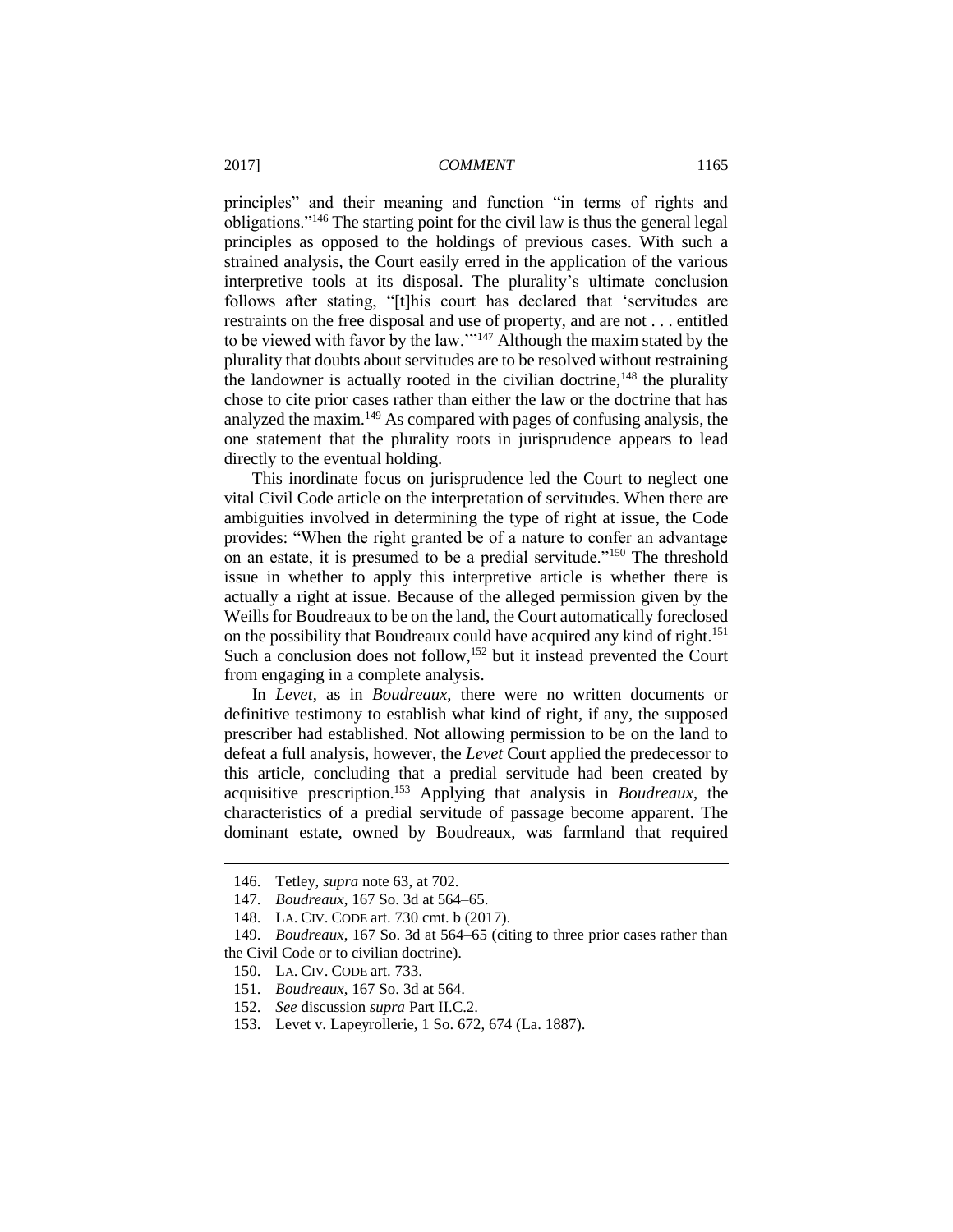convenient access to the public roadway to use the land as intended.<sup>154</sup> This use comports with both the meaning of a predial servitude and of a servitude of passage.<sup>155</sup> Even if servitudes are not to be favored in the law, such a rule should only apply if, even after examining the supposed right in question, ambiguities remain. In *Boudreaux*, Boudreaux claimed a right that was clearly "of a nature to confer an advantage on an estate,"<sup>156</sup> establishing a rebuttable presumption in favor of Boudreaux. Even if jurisprudence says otherwise, the Code, being read as a unified whole, should always be at the forefront of legal analysis.

#### *2. No Doctrine in the House: Misuse of a Critical Civilian Component*

The second failure by the justices is their misuse of doctrinal analysis to support the reasoning of their opinions. The plurality cited the Louisiana Civil Law Treatise on Predial Servitudes when discussing acquisitive prescription of a servitude.<sup>157</sup> The portion of the Treatise cited by the Court, in turn, discusses the French historical background of acquisitive prescription of servitudes, yet there is no further discussion within the opinion concerning how France or other civilian jurisdictions have since handled the issue.<sup>158</sup> Furthermore, since the first Louisiana Civil Code, a subsequent revision has recognized discontinuous apparent servitudes,<sup>159</sup> which is an issue still not recognized under French law.<sup>160</sup> Though there is some disconnection between the French background and current Louisiana law, there is no discussion within the opinion involving other civilian jurisdictions that have similar provisions to the current Louisiana law.<sup>161</sup> The major problem with the use of French doctrine, or Louisiana doctrine based on historical French sources, is that those commentaries stem from

<sup>154.</sup> *Boudreaux*, 167 So. 3d at 560.

<sup>155.</sup> *See* LA. CIV. CODE art. 646 (explaining that the dominant estate enjoys a benefit); *id.* art. 705 (explaining that a servitude of passage allows, *inter alia*, persons and vehicles to pass on land).

<sup>156.</sup> *Id.* art. 733.

<sup>157.</sup> *Boudreaux*, 167 So. 3d at 562–63.

<sup>158.</sup> *Id.* at 563.

<sup>159.</sup> LA. CIV. CODE art. 740 cmt. a.

<sup>160.</sup> A. N. YIANNOPOULOS, PREDIAL SERVITUDES § 6:31, *in* 4 LOUISIANA CIVIL LAW TREATISE 435 (4th ed. 2014).

<sup>161.</sup> Greece allows for acquisitive prescription on all servitudes, and Italy, like Louisiana, allows prescription on apparent servitudes. A. N. Yiannopoulos, *Creation of Servitudes by Prescription and Destination of the Owner*, 43 LA. L. REV. 57, 58 (1982) [hereinafter *Creation of Servitudes*].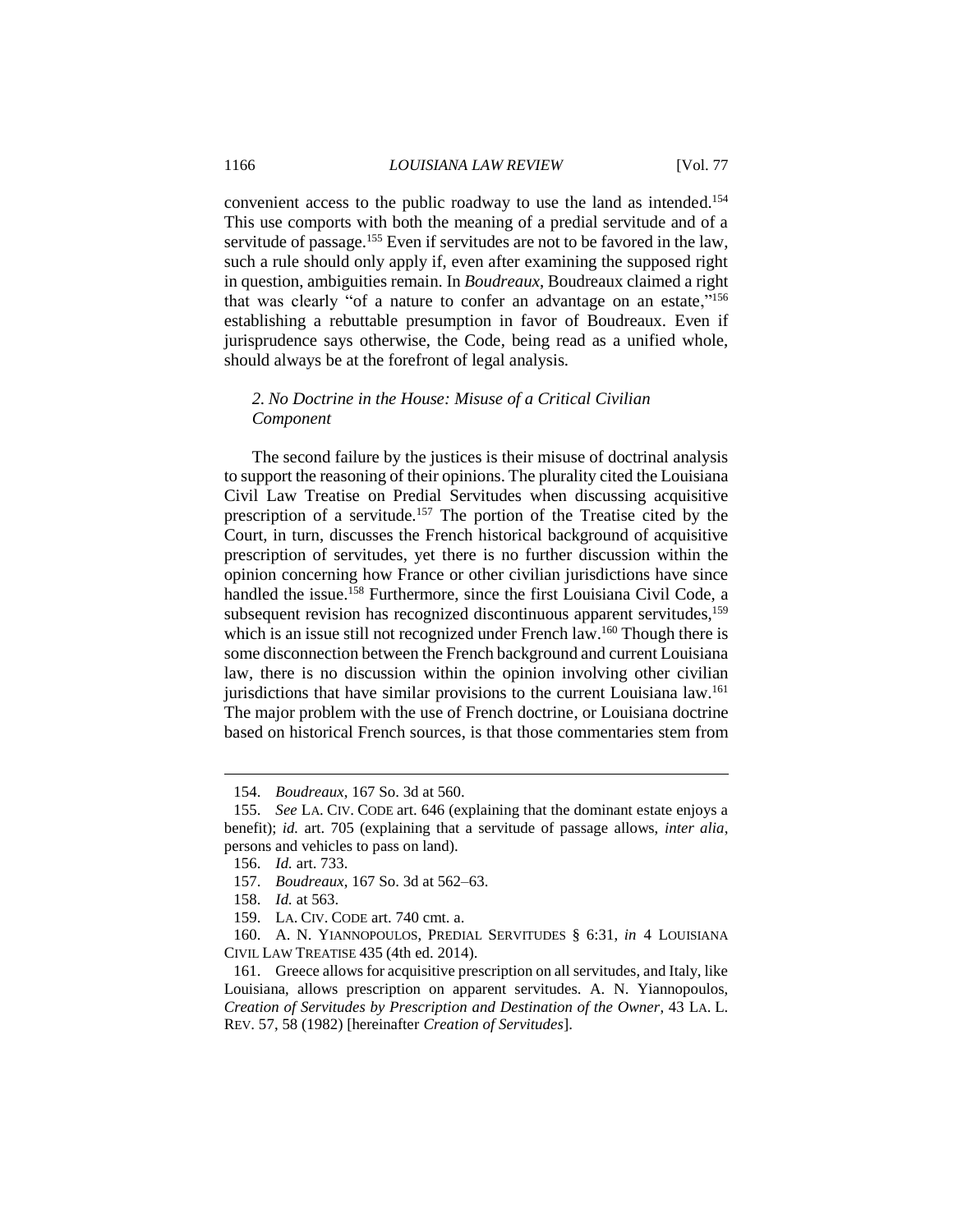the legal principle that one could only acquire *continuous* predial servitudes through prescription.<sup>162</sup>

Writing at a time when the French legislature as a policy matter chose to disallow acquisition of any discontinuous predial servitude,<sup>163</sup> there was no need for commentators to delineate what types of acts could lead to prescription or what would lead to precarious quasi-possession. The legislative equation of simple acts of tolerance and good neighborliness with discontinuous predial servitudes led to analyses that acquisitive prescription on discontinuous servitudes could not occur: "[The landowner] is therefore deemed to tolerate such acts through a spirit of good vicinage . . . . These servitudes, when not based upon a title, are tainted with precariousness. . . . And these circumstances make prescription impossible."<sup>164</sup> Because current Louisiana law on acquisitive prescription of servitudes differs from the historical French law, the justices should have recognized this difference and incorporated it into their analyses.

### *3. The Final Straw: A Strong Civilian Foundation but a Weak Building*

The third, final, and most unfortunate error of the justices in *Boudreaux* is their misapplication of methodology and their incomplete analyses of the relevant Civil Code articles. Because of the importance of proper classification in property law, particularly with such a difficult topic as predial servitudes,<sup>165</sup> proper civilian methodology is critical "to consider codal provisions that have been hidden between the lines for the last thirty years."<sup>166</sup> The acquisition of a discontinuous predial servitude of passage is a relatively new issue in property  $law$ ,  $167$  so the charge on the

<sup>162.</sup> When drafting the French Civil Code, a compromise between competing factions was reached in which "acquisitive prescription was accepted only as to continuous and apparent servitudes." *Id.* at 59.

<sup>163.</sup> FRANÇOIS LAURENT, PRINCIPES DE DROIT CIVIL FRANÇAIS 310–11 (1878), *translated by* John Randall Trahan (2015) (on file with author).

<sup>164.</sup> PLANIOL, *supra* note 45, at 738–39.

<sup>165.</sup> Boris Kozolchyk, *On Predial Servitudes, Civil Law Institutions and Common Law Attitudes—Apropos of Yiannopoulos'* Predial Servitudes, 59 TUL. L. REV. 517, 517 (1984) (discussing the difficulty of conceptualizing the subject of predial servitudes).

<sup>166.</sup> Hannan, *supra* note 27, at 938.

<sup>167.</sup> Because of its enactment effective January 1, 1978, the first date for 30 year acquisitive prescription of a discontinuous predial servitude was January 1, 2008. *See* LA. CIV. CODE art. 740 cmt. a. *Boudreaux* represents the first case dealing with the issue.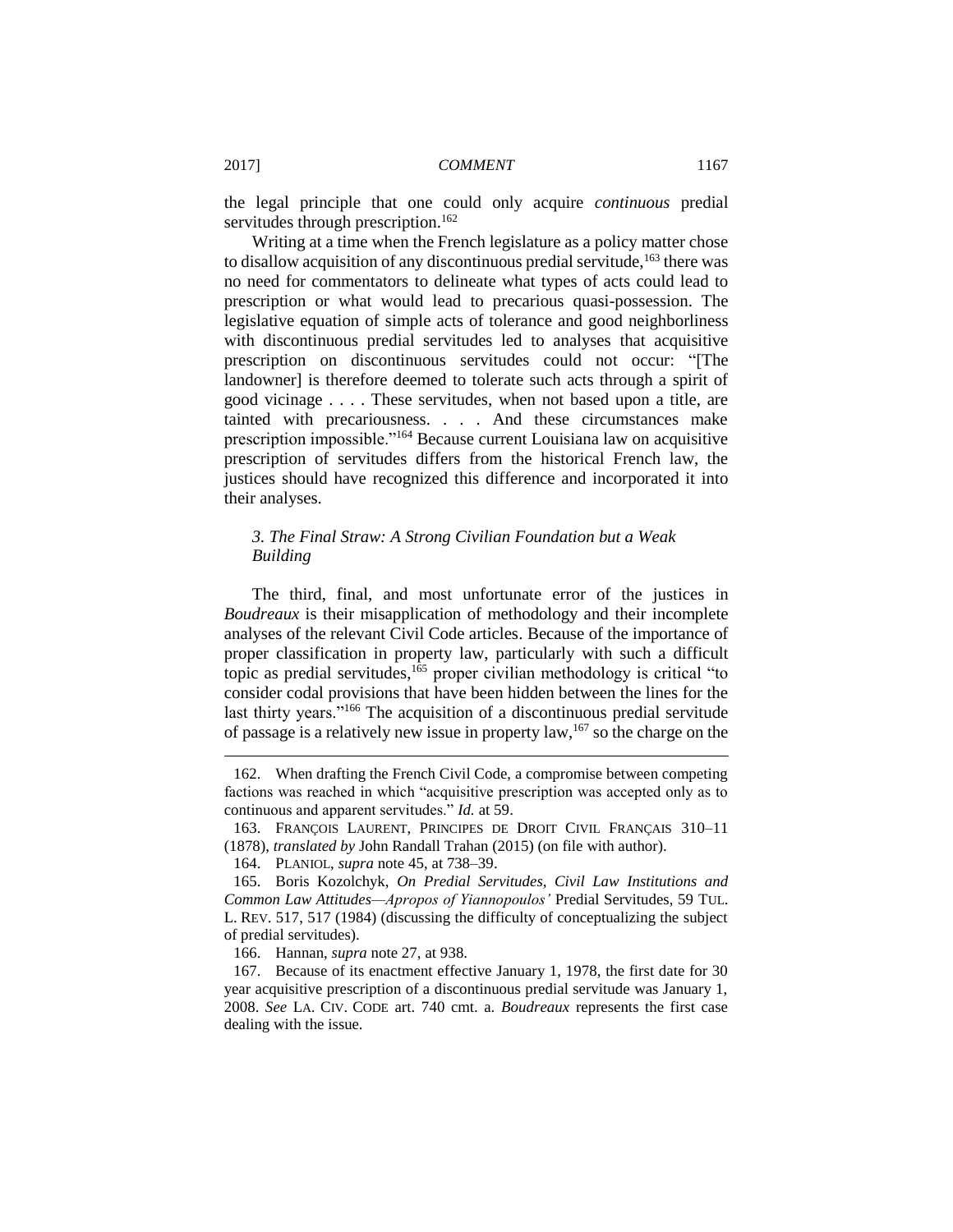courts is to "carefully consider the effects of these unprecedented servitudes under the Revision."<sup>168</sup> Particularly in an area with such little guidance, civilian judges must sometimes reason *a pari*, or by analogy, an important method in civilian methodology, $169$  to resolve the conflict in accord with the Civil Code.<sup>170</sup> In this case, the Code itself provides that judges are to proceed according to analogy.<sup>171</sup> With a cursory glance at the opinions in *Boudreaux*, it may appear that the justices adhered to these civilian principles with their citation of many Civil Code articles. However, the problem is that there is a civilian façade, but a lack of any detailed analysis or application.<sup>172</sup> For example, the plurality wrote for the reader to "see" a Civil Code article that does not discuss quasi-possession at all, and the Court failed to explain how one should analogize from that article to the issue being considered. 173

The Court proceeded with its incomplete use of the Civil Code by misstating a critical aspect of the law of quasi-possession of an incorporeal immovable: "Louisiana Civil Code article 742, . . . provides 'the laws governing acquisitive prescription of immovable property apply to apparent servitudes.'"<sup>174</sup> Although the cited article is ostensibly applicable to *Boudreaux*, the plurality relegated to a passing footnote the later fundamental article that states how the laws are to apply to acquisitive prescription of predial servitudes: *by analogy*. <sup>175</sup> The fact that the issue before the Court involved little legislative guidance, almost nonexistent jurisprudence, and scarce commentary does not excuse a failure to explain

 $\overline{a}$ 

174. *Boudreaux*, 167 So. 3d at 563.

<sup>168.</sup> Hannan, *supra* note 27, at 940.

<sup>169.</sup> Dennis, *supra* note 60, at 11–12 (discussing the use of reasoning by analogy).

<sup>170.</sup> *Id.*

<sup>171.</sup> LA. CIV. CODE art. 3421.

<sup>172.</sup> *See, e.g.*, Boudreaux v. Cummings, 167 So. 3d 559, 563 (La. 2015) (citing to various Civil Code articles involving possession properly so-called, including articles 3424, 3435, and 3476, regarding corporeal possession and the qualities of effective possession, without any discussion on how to apply them by analogy to the quasi-possession of an incorporeal predial servitude).

<sup>173.</sup> When explaining that Boudreaux would need to give actual notice to the landowner to end his precarious possession, the plurality cites to the Louisiana Civil Code, but the cited article, 3478, does not say how it would apply to a servitude owner. The plurality fails to explain how to apply it by analogy. *Id.* at 562; *see* LA. CIV. CODE art. 3478 (explaining how a precarious possessor, rather than a precarious quasi-possessor, would terminate precarious possession and begin to acquisitively prescribe).

<sup>175.</sup> LA. CIV. CODE art. 3421. For the passing footnote, see *Boudreaux*, 167 So. 3d at 560 n.2.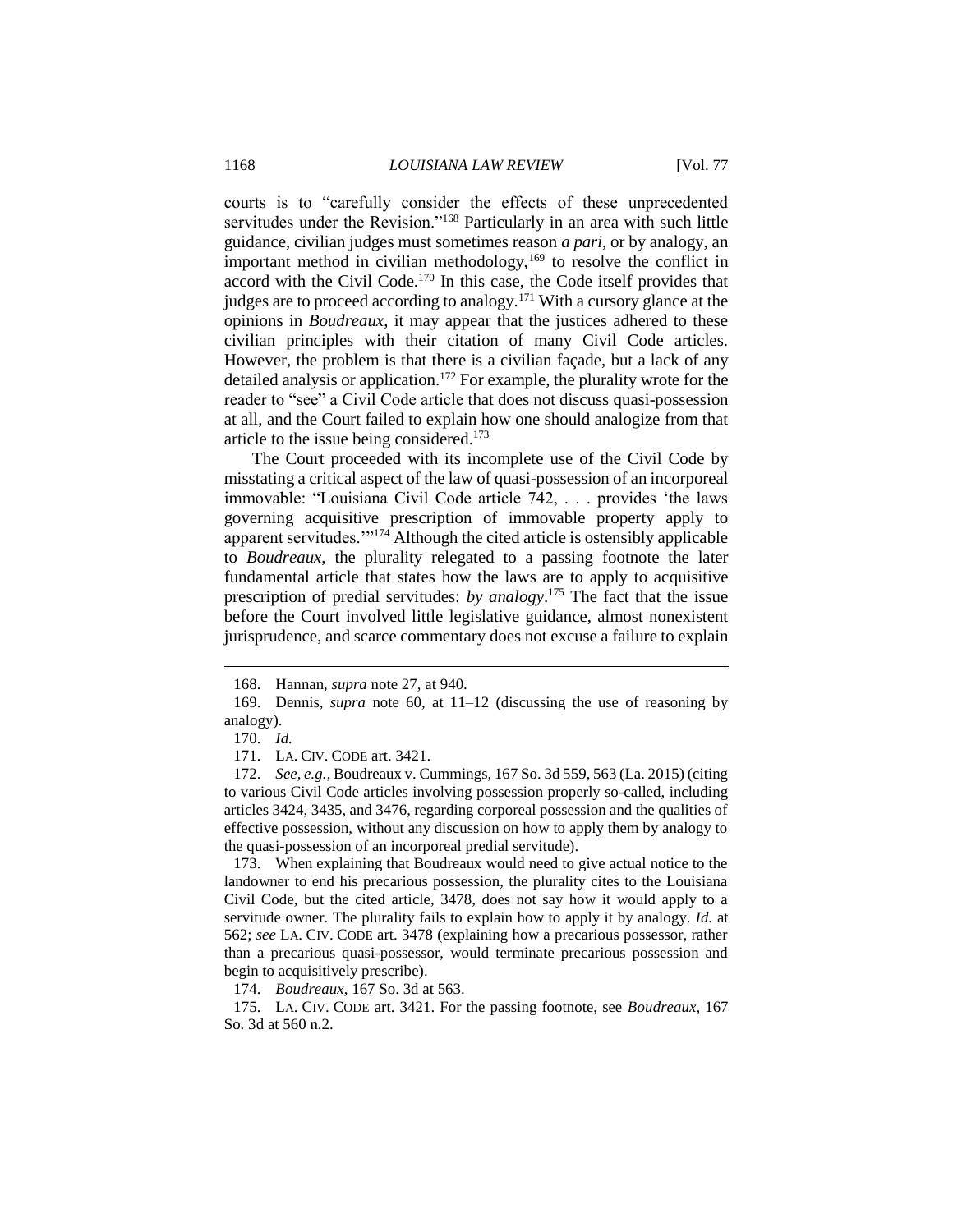and incorporate more fully the most relevant Code article on the issue. Beyond oblique references, none of the justices included any discussion on how to proceed by analogy, and they failed to indicate any legal differences when a person is prescribing on an incorporeal servitude rather than on a corporeal thing like land.<sup>176</sup>

Although the plurality and concurring opinions relied heavily on the concept of "acts of simple tolerance," all of the opinions failed to articulate a clear definition of the concept. In keeping with its misapplication of civilian doctrine, the Court, though citing to it briefly,  $177$  failed to fully use one of the tools available to Louisiana civilians, the Dictionary of the Civil Code, which itself provides a useful definition of acts of simple tolerance: "[E]ntering onto the land of another which, because it is done with the express or tacit consent of the owner, does not amount to an act of possession capable of establishing acquisitive prescription."<sup>178</sup> If the justices had cited to this definition, and accordingly adapted it by analogy to acquisitive prescription of incorporeal servitudes, then the resulting analyses would have fit better within the Civil Code's framework by providing a foundational premise.

Although using some foreign doctrine, the justices failed to include any relevant commentary from Marcel Planiol, who also provided a clear foundation for acts of tolerance and precariousness: "[Precariousness of a servitude] consists in accomplishing, on somebody else's property, through mere tolerance, acts which would be the exercise of a servitude if performed in virtue of a right."<sup>179</sup> The justices would have had to place this definition into context, however, because, unlike the consistent use made by Boudreaux of the passageway,<sup>180</sup> the acts described by Planiol are those "performed at long intervals . . . compatible with the ordinary enjoyment of the thing by its owner."<sup>181</sup> Planiol equated "acts of mere tolerance" with "be[ing] on good terms with . . . neighbors,"<sup>182</sup> appearing to describe acts of tolerance as involving a much lower level of activity

<sup>176.</sup> *E.g.*, *Boudreaux*, 167 So. 3d at 560–61; *id.* at 568–69 (Weimer, J., concurring); *id.* at 565 (Knoll, J., dissenting).

<sup>177.</sup> *Id.* at 572 n.9 (Weimer, J., concurring).

<sup>178.</sup> CORNU, *supra* note 36, at 556.

<sup>179.</sup> PLANIOL, *supra* note 45, at 742. The writings of Marcel Planiol, a renowned French civil law professor, are so insightful because of his highly influential treatise on the French Civil Code, since translated by the Louisiana State Law Institute as an important interpretive tool of the meaning of the Louisiana Civil Code. Algero, *supra* note 2, at 794 n.87.

<sup>180.</sup> *Boudreaux*, 167 So. 3d at 560.

<sup>181.</sup> PLANIOL, *supra* note 45, at 742.

<sup>182.</sup> *Id.* at 743.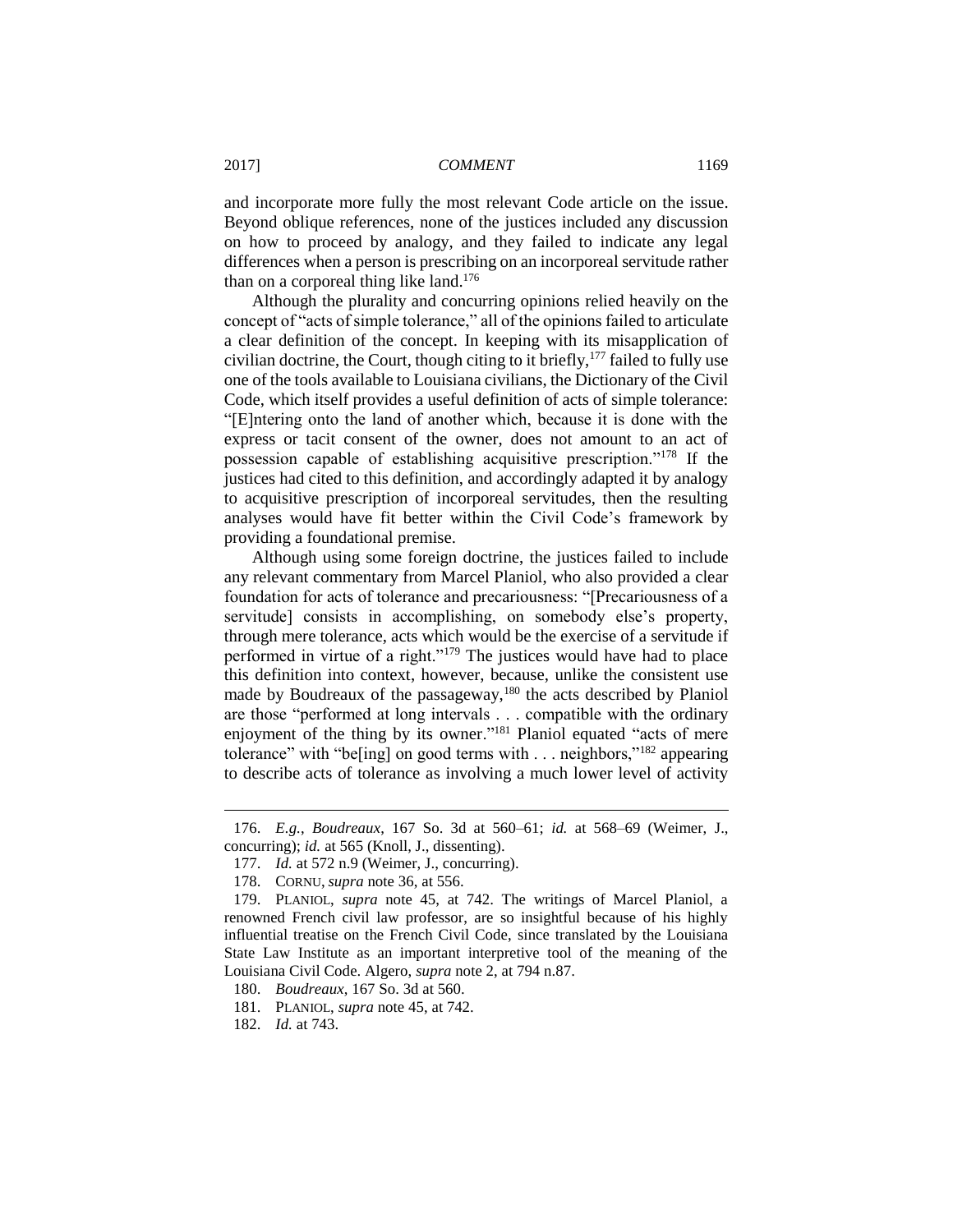than that of Boudreaux. Planiol's conclusion is that someone who performs these acts on another's property implicitly recognizes permission from the landowner and cannot prescribe.<sup>183</sup> The concurrence cited this conclusion without any of the surrounding context, $184$  so there is no understanding of how Planiol's analysis was formed by the older, traditional French model.

Because of the change in legislative policy between the traditional French approach and the modern Louisiana approach, the justices should have placed the doctrine into its proper context and then reasoned by analogy. With a discontinuous predial servitude like a servitude of passage, acts that constitute corpus are similar to those acts that would only constitute acts of simple tolerance.<sup>185</sup> Because Louisiana law now allows prescription on these types of servitudes, the analysis cannot simply end with equating acts of a discontinuous apparent predial servitude with acts of tolerance. Instead, the analysis becomes fact-intensive, with the fact finder having "complete discretion to determine whether the acts that are claimed to be acts of possession . . . have or have not been exercised . . . [as] simple tolerance."<sup>186</sup> The fact finder must distinguish between acts of simple tolerance that include "benevolence"<sup>187</sup> or "express or tacit permission of the owner"<sup>188</sup> from those acts that would be intense and continuous enough that they would "constitute an impingement on the rights of another."<sup>189</sup>

Boudreaux's aggressive and intense use of the pathway for over 50 years to move heavy farm equipment, among other uses,<sup>190</sup> appears to go beyond the acts of simple tolerance envisioned by the French commentators. At the very least, the decision of such a fact-intensive issue that seems to go beyond simple tolerance should have been within the pervasive authority of the fact finder, whose conclusions should be entitled to deference.<sup>191</sup> Faced with a new legal issue and armed with little actual guidance, the Court should have remained faithful to the Civil Code and proper civilian analysis, but its failure resulted in confusion of the issue at hand, unclear definitions, and uncertainty in the ensuing law.

<sup>183.</sup> *Id.*

<sup>184.</sup> *Boudreaux*, 167 So. 3d at 570–71 (Weimer, J., concurring).

<sup>185.</sup> LAURENT, *supra* note 163, at 310–11.

<sup>186.</sup> MARCEL PLANIOL & GEORGES RIPERT, TRAITÉ PRATIQUE DE DROIT CIVIL FRANÇAIS: LES BIENS 940–41 (Maurice Picard rev. 2d ed. 1952), *translated by* John Randall Trahan (2015) (on file with author).

<sup>187.</sup> LAURENT, *supra* note 163, at 311.

<sup>188.</sup> PLANIOL & RIPERT, *supra* note 186, at 940.

<sup>189.</sup> *Id.* at 942.

<sup>190.</sup> Boudreaux v. Cummings, 167 So. 3d 559, 560 (La. 2015).

<sup>191.</sup> LAURENT, *supra* note 163, at 312–13.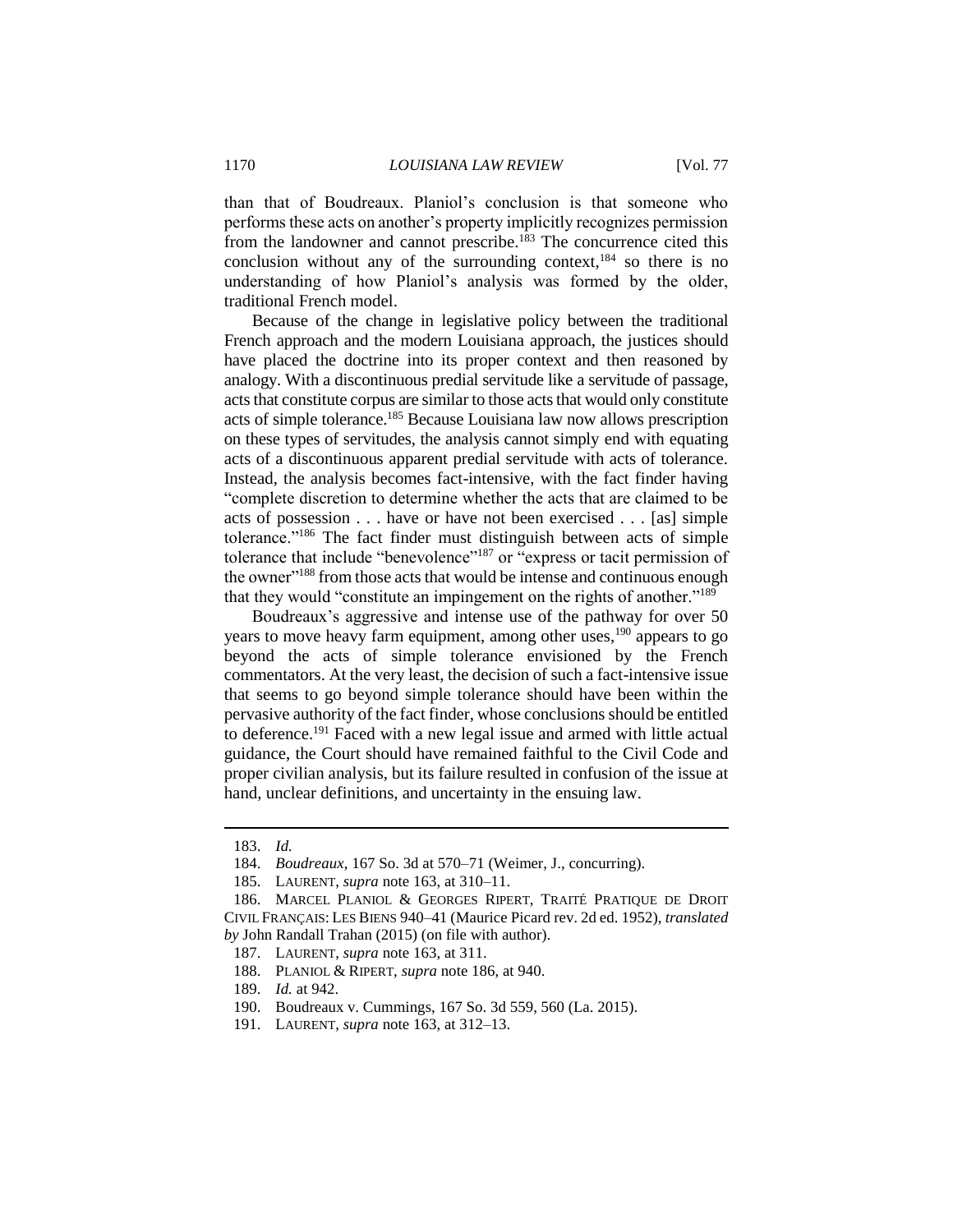## IV. SOLUTION: IT'S IN THE CODE . . . OR SHOULD BE

Although it is too late to fix the erroneous analysis in *Boudreaux*, Louisiana judges can still ensure that a misapplication of the civilian approach to the private law does not happen again. It is beyond the scope of this Comment to provide a comprehensive solution to the misapplication of civilian methodology, but there are three ways in which courts can return to their civilian roots. First, Louisiana judges must return to the Civil Code and its basic legal principles. Even when the Civil Code may not be as clear or complete as might be ideal, it remains the proper foundation to build a subsequent analysis. Second, judges must refrain from the tendency to elevate detailed facts over the law and instead keep clarity and proper categorization in the forefront of their analyses. Finally, when dealing specifically with the issue presented in *Boudreaux*, where courts are unable to apply the law properly, whether directly or by analogy, the legislature, rather than the judiciary, must provide a remedy.

#### *A. The Civil Code: Louisiana's Ace in the Hole*

Any type of solution must first recognize the primacy of the Louisiana Civil Code as containing one of the primary sources of law—legislation.<sup>192</sup> Solutions to new legal problems, whether acquisitive prescription or something else, must fit within the general framework of the Code, which is a "bod[y] of coherent and organized rules and not a mere 'mosaic without unity."<sup>193</sup> Acquisitive prescription of discontinuous predial servitudes might be a new problem, but new problems pose no impossibilities in the civilian tradition because "Civil Code articles tend to be written in general terms . . . to last through time and be applied to changing circumstances."<sup>194</sup> By not drawing on the Code's general precepts, courts ignore a fundamental foundation that provides, at the very least, a starting point for further analysis. Although the justices may have been confused as to how to handle a new problem, "when viewed through the proper lens, the framework for adjudicating these new rights [was] already in place."<sup>195</sup> The tools for the justices to use were available right in front of them: the articles of the Civil Code and the civilian methodology of reasoning by analogy. Fortunately, those same tools remain readily available for all future judges when facing similarly new and complex legal issues.

<sup>192.</sup> Algero, *supra* note 2, at 793.

<sup>193.</sup> Bergel, *supra* note 15, at 1084.

<sup>194.</sup> Algero, *supra* note 2, at 793.

<sup>195.</sup> Hannan, *supra* note 27, at 987.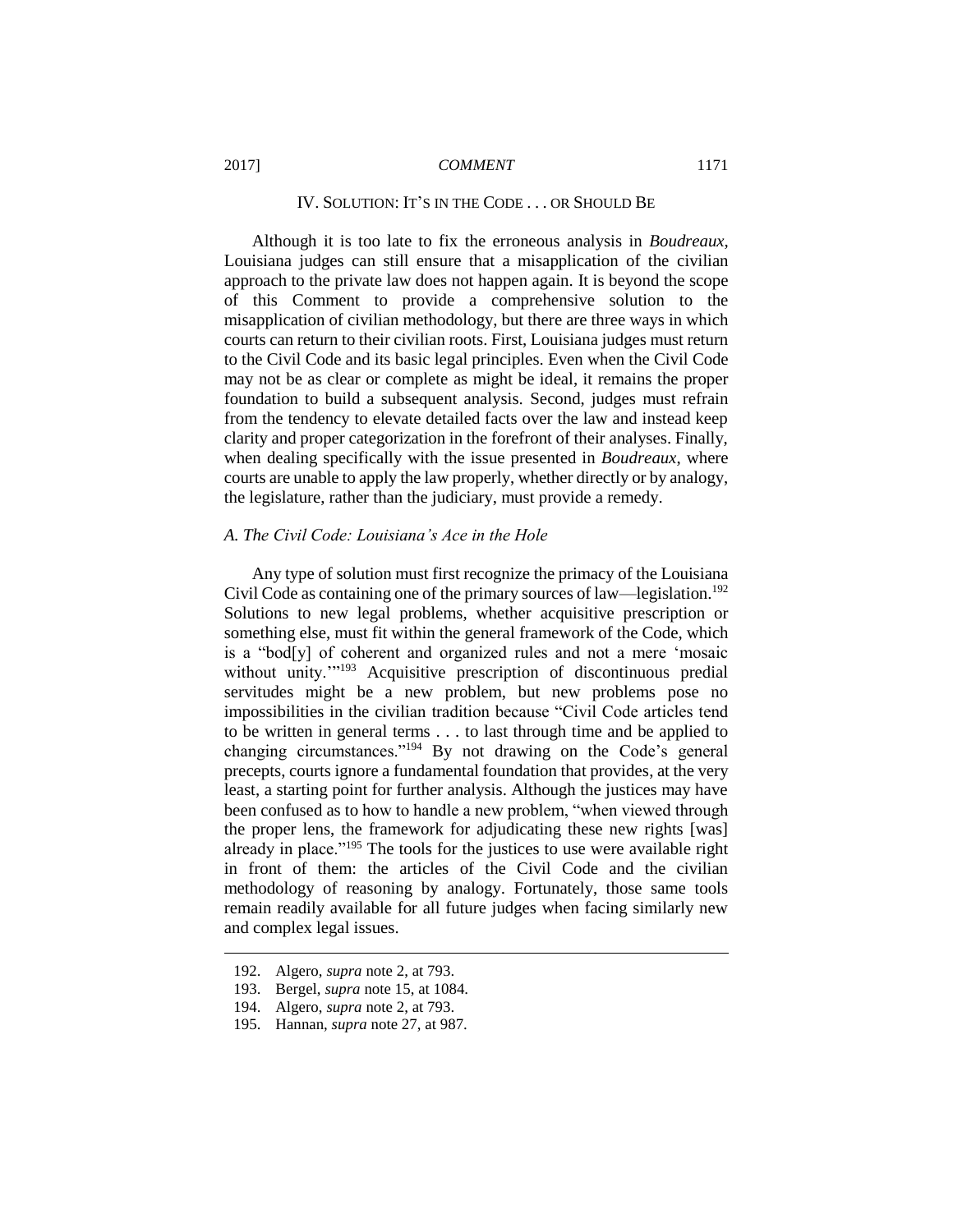Civilian judges have a sworn duty to give "the public consistent, faithful[,] and equal application of the legislated laws."<sup>196</sup> This duty to uphold the legislated laws entails much more than recitation of the Civil Code, but rather requires a rigorous application of its articles. Accordingly, when deciding a case in an ambiguous area of the law, the judge should stay "as closely as possible to the values of the Code" when arriving at the proper solution.<sup>197</sup> If judges still cannot make sense of the law,<sup>198</sup> and cannot proceed by analogy, the Code provides the basis for a solution: "[P]roceed according to equity. To decide equitably, resort is made to justice, reason, and prevailing usages."<sup>199</sup> Judges, however, must clearly state that they are proceeding in such a way, and, even in equity, they "should keep the Civil Code . . . at the forefront," making careful use of analogous legislation.<sup>200</sup> Judges cannot simply proceed in their analyses as though the Civil Code articles are simply another piece of ordinary legislation because the Code represents a unified whole.<sup>201</sup> When the judge recognizes that all of the different parts of the Code interact and form a coherent whole, then there is less potential for narrow results that might comport with one part of the Code but contradict another part.

#### *B. A Clear Analysis Begins with a Clear Premise*

Clarity of terms and proper categorization are two essential features in a proper civilian presentation of the law. <sup>202</sup> Because the civil law is organized as an internally consistent system, judges must define the issue at hand precisely and proceed with consistent logic. Proper categorization and clear terminology are especially imperative when proceeding by analogy: "Classifications by categories and successive sub-categories make it possible to apply . . . the rules regulating a wide range of situations analogous to all the particular situations which fall under those rules."<sup>203</sup> When proceeding with proper codal categorization of issues, not only do

 $\overline{a}$ 

202. Tetley, *supra* note 63, at 709 ("The civil law traditional method . . . consists in characterizing the dispute as belonging a [sic] defined category, and then identifying the applicable internal law . . . of the category concerned.").

203. Bergel, *supra* note 15, at 1083 (discussing the importance of a codified system and its unique way of proceeding in interpretation).

<sup>196.</sup> Dennis, *supra* note 60, at 2.

<sup>197.</sup> *Id.* at 3.

<sup>198.</sup> LA.CIV.CODE art. 1 (2017) (explaining law is both legislation and custom).

<sup>199.</sup> *Id.* art. 4.

<sup>200.</sup> Algero, *supra* note 2, at 797.

<sup>201.</sup> Bergel, *supra* note 15, at 1079 ("[C]odification is to be contrasted with simple legislation *tailored to the circumstances*." (emphasis added)).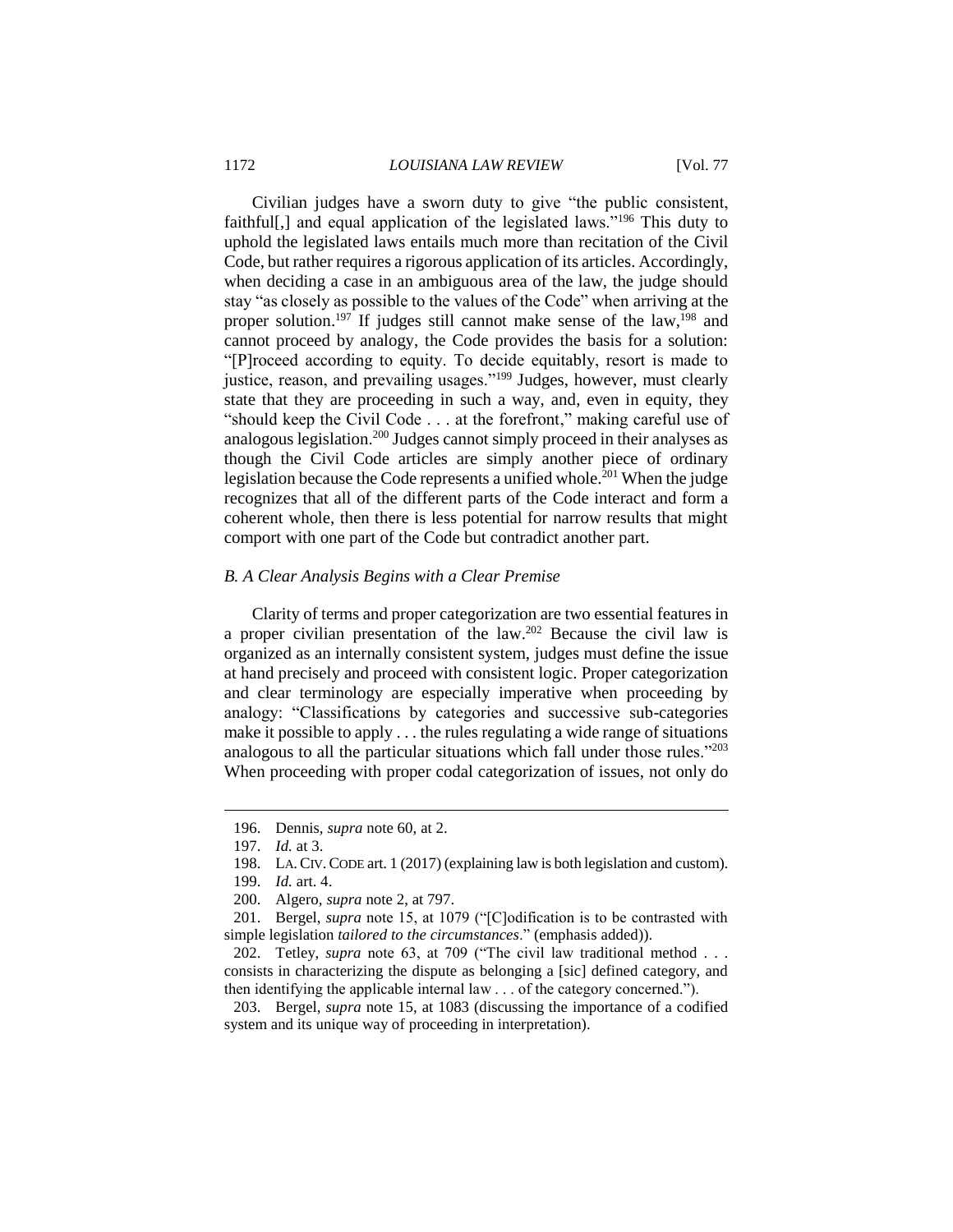judges produce analyses that are easier for practitioners and even laypeople to read, but they also reduce their chances of applying civilian principles incorrectly. Had the justices in *Boudreaux* followed this step, they would have averted both the conflation of two distinct legal issues and the incorporation of analyses inconsistent with the codal framework.

#### *C. The Legislative Solution: A Balancing Act*

If a good-faith use of civilian methodology cannot solve a legal problem or if a judicial solution is untenable, the question becomes whether the legislature, as the proper lawmaker, should intervene. Regarding the issues in *Boudreaux*, the legislature could possibly clarify and expand the solitary directive to analogize the articles involving possession to quasi-possession. At the same time, implicit in the ability to craft new legislation is also the responsibility of the legislature to respect its own duty "to set, by taking a broad approach, the general propositions of the law . . . and not to get down [sic] the details of questions which may arise in particular instances."<sup>204</sup> Respecting this responsibility, the legislature could still enact a new codal section specifically applicable to the quasi-possession of incorporeal real rights, lessening the need to analogize in an area of the law that is difficult to conceptualize on a caseby-case basis.

Because of all of the references in both the Louisiana Civil Law Treatise on Predial Servitudes<sup>205</sup> and the *Boudreaux* opinions<sup>206</sup> to "acts of simple tolerance" or other synonymous terms, one place for the legislature to start would be to provide a legal definition for the concept, especially in relation to the quasi-possession of servitudes. Although a civil code generally eschews the inclusion of detailed definitions,  $207$  such a use is warranted in this case because of the uniquely difficult conceptual nature of the issue. The Court seemed to struggle with the concept that permission to use the underlying land does not *ipso facto* make the possession of an incorporeal servitude precarious, so clarification of acts of tolerance and how they relate to both corporeal and incorporeal things would be useful. Because of the fact-intensive nature of determining whether acts go beyond simple tolerance,  $208$  a definition would at least provide a foundation for the fact finder to begin an analysis, especially in the case of lay jurors who already lack a background in civilian legal reasoning.

<sup>204.</sup> *Id*. at 1082.

<sup>205.</sup> YIANNOPOULOS, *supra* note 160, § 6:36, at 451–52.

<sup>206.</sup> *E.g.*, Boudreaux v. Cummings, 167 So. 3d 559, 562–63 (La. 2015).

<sup>207.</sup> Tetley, *supra* note 63, at 703–04.

<sup>208.</sup> LAURENT, *supra* note 163, at 312–13.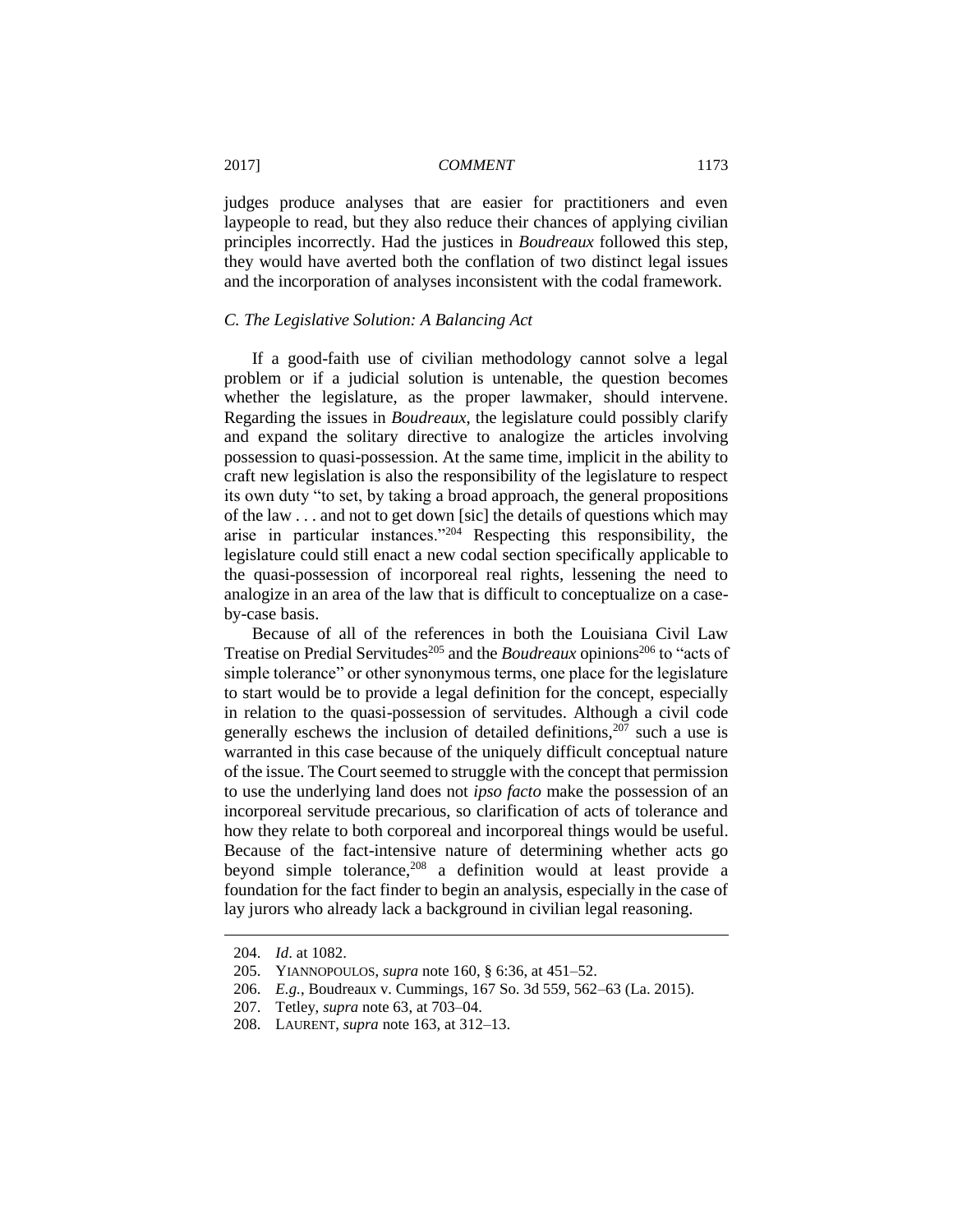On the one hand, people should expect that "*certain invasions* in the spirit of good neighborhood" are customary among neighboring landowners and would not ordinarily lead to the prescription of a servitude.<sup>209</sup> On the other hand, however, if all invasions are excluded, then there would be an effective abrogation of the law allowing such acquisitive prescription. The question then appears to become one of the intensity or duration of such an invasion. The types of actions which could lead to the creation of a servitude also include a distinct public policy element: when should neighboring landowners be in danger of losing a part of their ownership rights through the creation of a servitude? Related to that issue, in the interest of amicable resolution and judicial economy, there is also a question of when should a landowner be compelled to evict a neighbor or bring him or her to court. Instead of allowing judges to decide such substantive civilian legal principles on an ad hoc basis, it is instead within the proper realm of the legislature as lawmaker to decide those issues, ensuring a consistent framework and foundation from which courts can then provide more specific applications.

#### *D. Right Result?*

Whether the result would have been different in *Boudreaux* is not the critical issue addressed by this Comment. Although concededly the result makes a difference for the application of the law in Louisiana—and this Comment indicates where the law potentially stands—the most important consideration is *how* the result was reached. With confusing language, improper definitions and categorization, and a misapplication of the Civil Code, why there might have been a change in the law and how that change should be interpreted are both left unanswered. A proper methodology may have arrived at the same result, although it is more likely that the opposite result, especially if given to the fact finder, $210$  would have obtained. Regardless of what the right result should have been, a proper civilian methodology is fundamental to arriving at a conclusion that is both articulable and logical.

#### **CONCLUSION**

Confronting a yet unresolved legal issue, the Louisiana Supreme Court should have fully relied on its civilian heritage to resolve *Boudreaux v. Cummings*. Although providing a foundation that promised a distinctly civilian approach, the Court erred in its application to the underlying

<sup>209.</sup> *Creation of Servitudes*, *supra* note 161, at 71.

<sup>210.</sup> *See* discussion *supra* Part III.C.3.